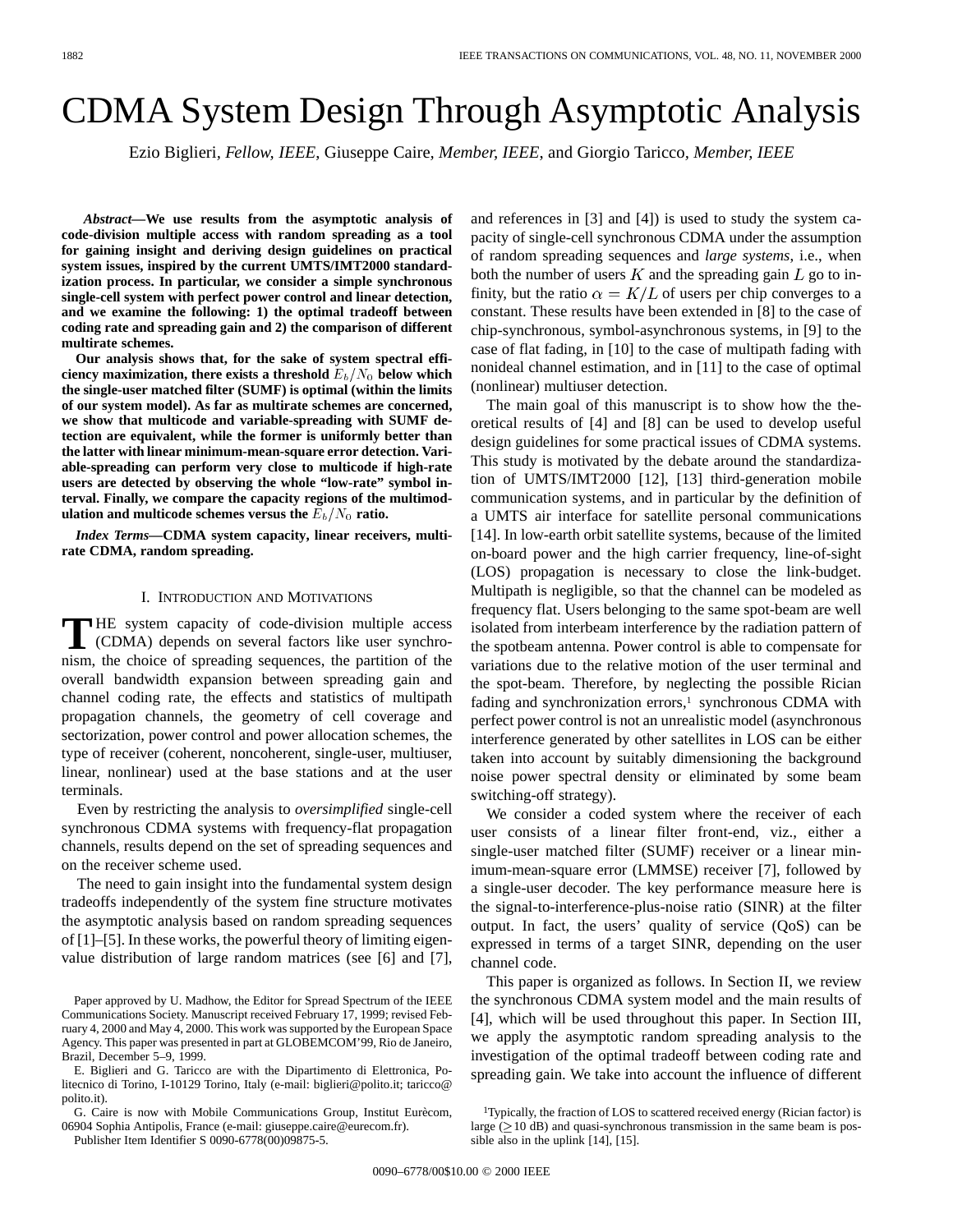pilot channel formats proposed for UMTS [[12\]](#page-13-0) to enable coherent detection. Pilot channels can be either multiplexed into the data symbols (pilot symbols) or superimposed to the data signal as an additional spread spectrum signal (pilot signals). In Section IV, we compare different multirate CDMA schemes [\[16](#page-13-0)]–[[19\]](#page-13-0) in terms of their asymptotic capacity region. Finally, in Section V, we outline the main findings of this research.

## II. SYSTEM MODEL

We consider a single-cell synchronous direct-sequence CDMA system (DS-CDMA) with frequency-flat propagation and perfect power control, so that fading and deterministic path attenuation are perfectly compensated for. The receiver front-end is formed by a chip-matched filter followed by sampling at the chip rate. We let  $K$  and  $L$  denote the number of users and the spreading gain (number of chip per symbol),  $w_k, a_k$ , and  $\mathbf{s}_k = (1/\sqrt{L})(s_{1,k}, \ldots, s_{L,k})^T$  denote the kth user complex amplitude (taking into account the carrier phase), modulation symbol, and spreading sequence, respectively. For each symbol interval, the receiver collects a vector  $y$  of  $L$ chip-rate samples, which can be written as [\[7](#page-13-0)]

$$
y = SWa + \nu
$$
 (1)

where  $S = [s_1, \ldots, s_K]$  is an  $L \times K$  matrix whose columns are the user spreading sequences,  $\mathbf{W} = \text{diag}(w_1, \dots, w_K)$ ,  $\mathbf{a} =$  $(a_1, \ldots, a_K)^T$ , and  $\nu = (\nu_1, \ldots, \nu_L)$  is a complex circularly symmetric white Gaussian noise vector with per-component variance  $E[|\nu_{\ell}|^2] = N_0$ . Modulation symbols and spreading sequences have unit average energy, i.e.,  $E[|a_k|^2] = 1$  and  $E[|\mathbf{s}_k|^2]$  for all k. The average received energy per symbol from user k is  $\mathcal{E}_k = |w_k|^2$  and the user k signal-to-noise ratio (SNR) is given by  $\gamma_k \stackrel{\triangle}{=} \mathcal{E}_k/N_0$ .

The receiver of each user  $k$  is formed by a linear filtering operation  $z_k = \mathbf{h}_k^H \mathbf{y}$ , followed by single-user decoding acting on the filter output. We consider SUMF and LMMSE receivers [\[7](#page-13-0)], defined by the filter vectors

$$
\mathbf{h}_k = \begin{cases} w_k \mathbf{s}_k & \text{(SUMF)}\\ w_k \mathbf{R}_y^{-1} \mathbf{s}_k & \text{(LMMSE)} \end{cases}
$$
 (2)

where  $\mathbf{R}_y \stackrel{\triangle}{=} \text{cov}(\mathbf{y}) = \mathbf{S} \mathbf{W} \mathbf{W}^H \mathbf{S}^H + N_0 \mathbf{I}.$ 

Following [\[4](#page-13-0)], we model the spreading sequences as random with independently, identically distributed (i.i.d.) complex circularly symmetric entries  $s_{\ell,k}$ , such that  $E[s_{\ell,k}] = 0, E[|s_{\ell,k}|^2] = 1$ , and  $E[|s_{\ell,k}|^4] < \infty$ . Let  $\gamma_I^{(K)}$  be a random variable obtained by selecting at random with uniform probability the SNR of a user, i.e.,  $Pr(\gamma_I^{(k)}) = \gamma_k = 1/K$ , for all  $k = 1, ..., K$ . As  $K \rightarrow \infty$ , we assume that  $\gamma_I^{(K)}$ converges in distribution to a random variable  $\gamma_I$ , with a given cumulative distribution function (cdf)  $F_{\gamma}(x)$ . Finally, we assume a *large system*, i.e., we let  $K, L \rightarrow \infty$  while  $K/L$  is finite and converges to a given value  $\alpha$ . Notice that the ratio  $K/L$  is the "channel load," measured in *users per chip*. Under the above conditions, the SINR at the output of an SUMF and an LMMSE receiver for a user with given SNR  $\gamma$  converges in probability to the value  $\beta$  given by the following equations [[4,](#page-13-0) Theorem 3.1 and Proposition 3.3]:

$$
\beta = \begin{cases} \frac{\gamma}{1 + \alpha E[\gamma_I]} & \text{(SUMF)}\\ \frac{\gamma}{1 + \alpha E[\gamma \gamma_I / (\gamma + \gamma_I \beta)]} & \text{(LMMSE)}. \end{cases}
$$
(3)

Concerning the LMMSE case,  $\beta$  must be taken as the unique positive solution to the relevant equation and the uniqueness of this solution is proven in [\[4](#page-13-0), Proposition 3.2].

#### III. CODING VERSUS SPREADING

The *system spectral efficiency* of a multiuser system is the number  $\eta$  of users  $\times$  bits/s/Hz that the system is able to support subject to a given QoS constraint on the transmission of each user. We let  $R<sub>b</sub>$  and W denote the bit rate (bits/second) of each user and the system bandwidth (Hertz), respectively. Then, we have  $\eta = KR_b/W$ . We assume also that users transmit at given power P, so that  $E_b/N_0 = (P/R_b)/N_0$  is the same for all users.

In practical systems, a fraction  $\epsilon$  of the transmission resource per user is dedicated to synchronization and channel estimation [\[12](#page-13-0)], [[13\]](#page-13-0). In UMTS, two main techniques are considered: multiplexed pilot symbols and superimposed pilot signals. Going into the details of specific algorithms is out of the scope of this paper. However, experimental evidence shows that the quality of channel estimation provided by both the pilot symbols and pilot signals technique depends mainly on  $\varepsilon$ , and provide similar results for the same  $\epsilon$  [\[15](#page-13-0)]. Then, apart from practical implementation considerations, the two techniques are equivalent as far as channel estimation is concerned. On the contrary, they may have a different impact on the system spectral efficiency, depending on the type of linear receiver considered. Therefore, it is interesting to study system spectral efficiency with pilot symbols or pilot signals for leaving  $\varepsilon$  as a parameter, where  $\varepsilon$  is designed in order to achieve (almost) perfect coherent detection.

*Asymptotic SINR with Pilot Symbols:* With this scheme, a fraction  $\epsilon$  of the transmitted symbols are pilot symbols known to the receiver. The symbol rate necessary to achieve bit rate  $R_b$  is  $R_s = R_b/((1 - \varepsilon)R)$ , where R is the channel coding rate, expressed in bits/symbol. The resulting spreading gain is given by  $L = W/R_s = (1 - \varepsilon)RW/R_b$  chip/symbol, where for simplicity we assume that the chip rate is equal to the system bandwidth  $W$ ,<sup>2</sup> and that  $L$  is an integer.

The SNR for each user is given by  $\gamma = (\mathcal{P}/R_s)/N_0 =$  $(1 - \varepsilon)RE_b/N_0$ , and the channel load is given by  $\alpha = K/L$  $\eta/((1-\varepsilon)R)$ . By using these expressions in (3) and by using the fact that all users have the same SNR (i.e.,  $\gamma_I = \gamma$  with probability 1), we obtain the asymptotic output SINR as a function of the basic system parameters

$$
\beta = \begin{cases}\n\frac{(1 - \varepsilon)RE_b/N_0}{1 + \eta E_b/N_0} & \text{(SUMF)} \\
\frac{(1 - \varepsilon)RE_b/N_0}{1 + \eta \frac{E_b/N_0}{1 + \beta}} & \text{(LMMSE)}.\n\end{cases}
$$
\n(4)

2This is equivalent to assume ideal zero excess-bandwidth Nyquist chip-shaping pulses. In UMTS, the chip-shaping pulse is root-raised cosine [[20\]](#page-13-0) with rolloff 0.22 (see [[12\]](#page-13-0) and references therein).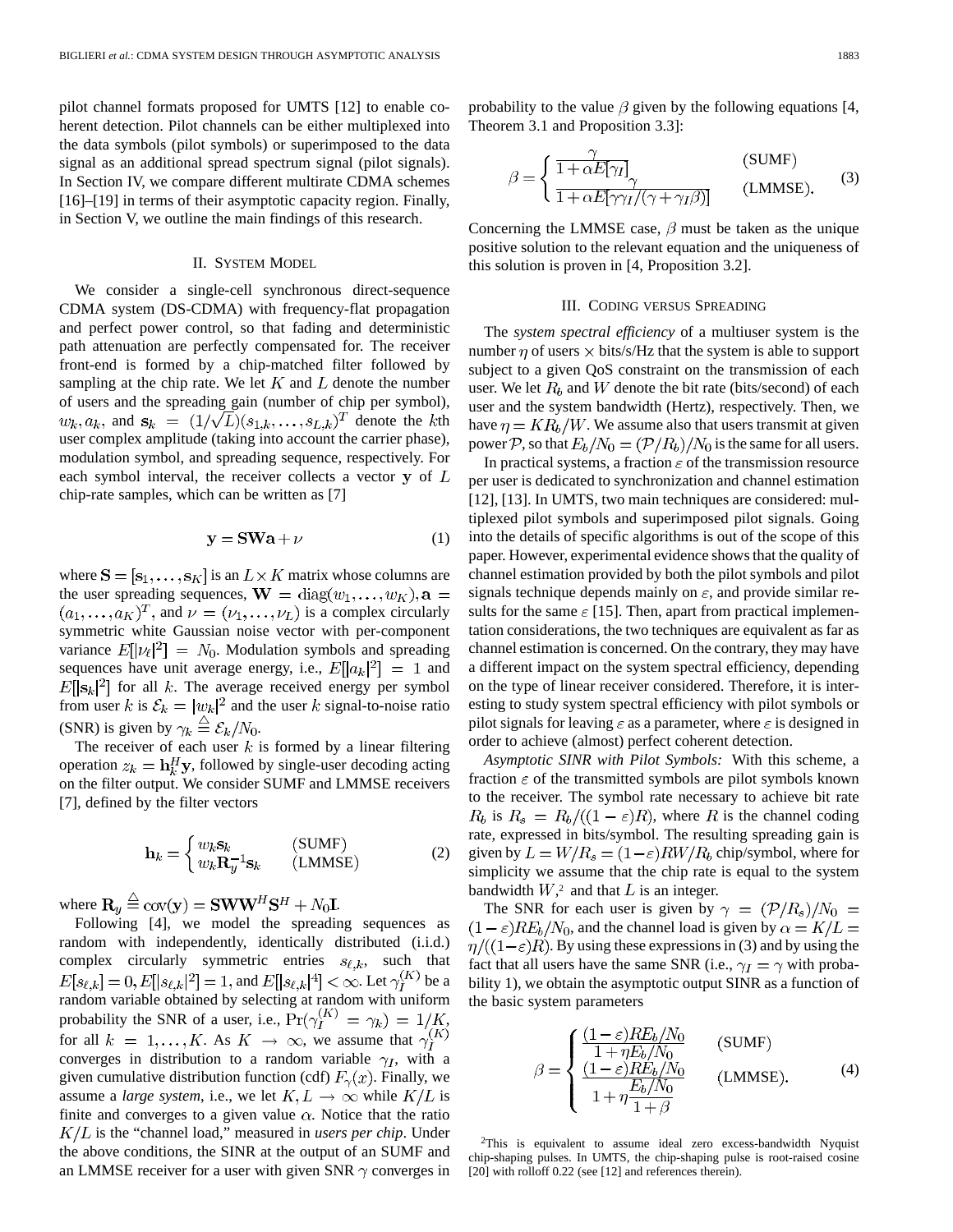*Asymptotic SINR with Pilot Signals:* With this scheme, each user transmits a data signal at power  $(1 - \epsilon)\mathcal{P}$  and a pilot signal at power  $\epsilon \mathcal{P}$ . Pilot signals are spread-spectrum signals, formally identical to data signals, but modulated by a training symbol sequence known to the receiver. The system with pilot signals is equivalent to a system with  $2K$  virtual users. "Data" and "pilot" users have the same symbol rate  $R_s = R_b/R$  and SNRs  $\gamma_1 =$  $(1 - \epsilon) PRE_b/N_0$  and  $\gamma_2 = \epsilon R E_b/N_0$ , respectively. By using these expressions in  $(3)$  and by using the fact that there are K virtual users with SNR  $\gamma_1$  and K virtual users with SNR  $\gamma_2$  (i.e.,  $\gamma_I$  takes on values  $\gamma_1$  and  $\gamma_2$  with probability 1/2), we obtain the asymptotic output SINR as a function of the basic system parameters

$$
\beta = \frac{(1-\epsilon)RE_b/N_0}{1+\eta E_b/N_0},
$$
\n(SUMF)\n
$$
\frac{(1-\epsilon)RE_b/N_0}{1+(1-\epsilon)\eta E_b/N_0\left(\frac{1}{1+\beta}+\frac{\epsilon}{1-\epsilon+\epsilon\beta}\right)},
$$
\n(LMMSE)\n(5)

Notice that, with the SUMF receiver, pilot signals and pilot symbols yield the same asymptotic SINR. Therefore, these techniques with SUMF are equivalent in terms of system spectral efficiency.

 $Q$ oS Constraints: The user coding rate  $R$  is related to the desired SINR  $\beta$  at the receiver output by some QoS requirement. Typically, the function  $R = R(\beta)$  for any meaningful QoS constraint is nondecreasing in  $\beta$ . Depending on the application, QoS is given in terms of the target bit-error rate (BER) or frame-error rate (FER). For example, data transmission requires very small FER (e.g.,  $\leq 10^{-6}$ ) and speech transmission (mobile telephony) requires not too large BER (e.g., between  $10^{-2}$ and  $10^{-3}$ ). Driven by this rationale, we consider an FER constraint suited to data transmission and a BER constraint suited to speech transmission. In particular, we study the asymptotic system spectral efficiency subject to the following.

- 1) Arbitrarily small FER, assuming optimal channel codes (i.e., single-user capacity achieving Gaussian codes). Since with Gaussian codes the output of the receiver linear filter is Gaussian, this yields the rate function  $R(\beta) = \log_2(1+\beta)$ , where  $\beta$  is the SINR at the receiver filter output.
- 2) Given target BER, assuming uncoded quadrature amplitude modulation (QAM)/phase-shift keying (PSK) modulation with  $m$  bits/symbol. This yields the rate function

 $\sqrt{2}$ 

 $\lambda$ 

$$
R(\beta) = m, \qquad \text{for } \beta_m \le \beta < \beta_{m+1} \tag{6}
$$

where  $\beta_m$  is defined as the minimum required SINR for which a QAM/PSK modulation with cardinality  $2^m$ achieves the target BER (with coherent detection).

We evaluate the BER as a function of  $\beta$  by making a Gaussian approximation of the receiver filter output and by assuming Gray binary labeling of the modulation symbols [[20\]](#page-13-0). Then, the BER of QAM/PSK modulations is given by

BER 
$$
\approx
$$
  
\n $\begin{cases}\nQ(\sqrt{2\beta}), & m = 1 \text{ (BPSK)} \\
Q(\sqrt{\beta}), & m = 2 \text{ (QPSK)} \\
\frac{2}{m}Q(\sqrt{2\sin^2\left(\frac{\pi}{2m}\right)}\beta), & m = 3 \text{ (SPSK)} \\
\frac{4}{m}Q(\sqrt{\frac{3\beta}{2^m-1}}), & m > 3 \text{ (2m-QAM)}. \n\end{cases}$ \n(7)

where 
$$
Q(x) \stackrel{\triangle}{=} (2\pi)^{-1/2} \int_x^{\infty} \exp(-u^2/2) du
$$
.

# *A. Spectral Efficiency with the FER Constraint*

We study the system spectral efficiency  $\eta$  as a function of the required SINR  $\beta$  for the coding rate  $R(\beta) = \log_2(1 + \beta)$ induced by the above FER constraint, and by treating  $E_b/N_0$ and  $\epsilon$  as given system parameters.

The asymptotic SINR equations (4) and (5) can be put in the form

$$
\beta = \frac{(1 - \varepsilon)R(\beta)E_b/N_0}{1 + \zeta(\beta)\eta E_b/N_0}
$$
\n(8)

where  $R(\beta) = \log_2(1+\beta)$  and given in (9), shown at the bottom of the page. Following the approach of [[4,](#page-13-0) Proposition 3.2], we rewrite (8) as

$$
g(\beta) \stackrel{\triangle}{=} \frac{\beta(1 + \zeta(\beta)\,\eta\,E_b/N_0)}{(1 - \varepsilon)R(\beta)\,E_b/N_0}.\tag{10}
$$

We notice that

$$
\lim_{\beta \to 0} g(\beta) = \frac{(1 + \eta E_b/N_0)}{(1 - \varepsilon) E_b/N_0} \log(2)
$$

for all types of receivers considered. The function  $g(\beta)$  is strictly increasing for  $\beta > 0$  with the SUMF while it first decreases to a minimum and then increases with the LMMSE.

As far as the solution of (10) with respect to  $\beta$  is concerned, the following remarks are in order.

• The solution of (10) may not exist or may not be unique. In fact, this behavior of the SINR equation is different from

$$
\zeta(\beta) = \begin{cases}\n\zeta_{\text{SUMF}}(\beta) = 1, & \varepsilon \\
\zeta_{\text{MMSE},1}(\beta) = \frac{1 - \varepsilon}{1 + \beta} + \frac{\varepsilon}{1 + (\varepsilon/(1 - \varepsilon))\beta} \\
\zeta_{\text{MMSE},2}(\beta) = 1/(1 + \beta), & \varepsilon\n\end{cases}
$$

(Pilot symbols or pilot signals, SUMF) (Pilot signals, LMMSE) (Pilot symbols, LMMSE)

(9)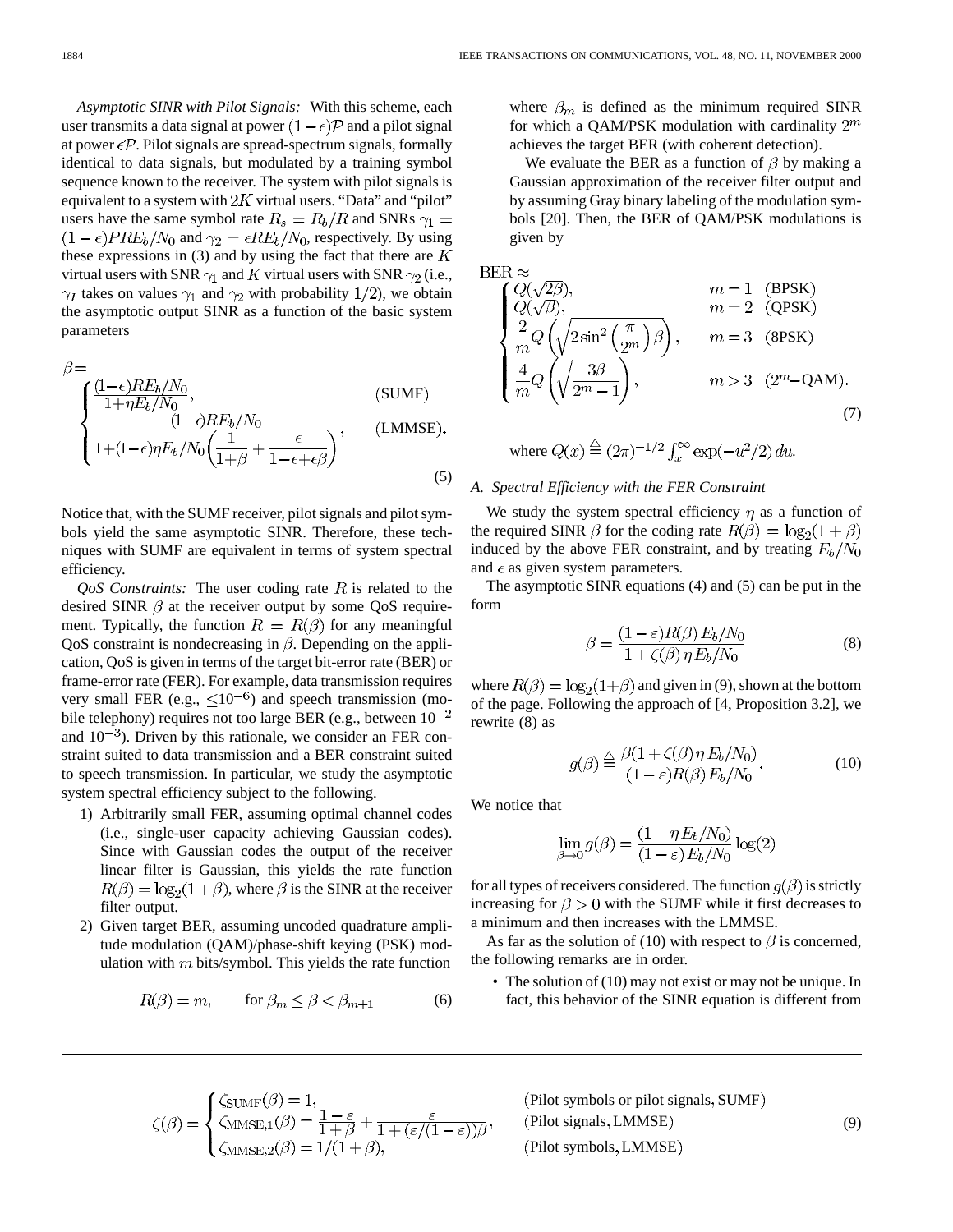the case of [\[4](#page-13-0), Proposition 3.2], where  $\gamma$  is assumed to be independent of the coding rate.

• If  $\eta < (1-\varepsilon)\log_2 e - 1/(E_b/N_0)$ , (10) has a unique solution which satisfies the inequalities

$$
\beta_{\text{SUMF}} < \beta_{\text{MMSE},1} < \beta_{\text{MMSE},2}
$$

deriving from

$$
\zeta_{\text{SUMF}}(\beta) > \zeta_{\text{MMSE},1}(\beta) > \zeta_{\text{MMSE},2}(\beta) \tag{11}
$$

which holds under the reasonable assumption that  $\varepsilon \leq 0.5$ (i.e., less than 50% of the system resources are devoted to pilot transmission).

• Otherwise, there is no solution for the SUMF, but there may be one for the LMMSE with pilot symbols or pilot signals. In both cases, if any solution exists, there are two ones, and the smaller must be discarded. A solution exists if and only if the minimum of  $g(\beta)$  for  $\beta > 0$  is smaller than 1.

By solving (10), we obtain  $\beta$  as a function of  $\eta$  and the system parameters  $E_b/N_0$  and  $\epsilon$ . Equivalently, from (8), we can write the system spectral efficiency  $\eta$  as a function of  $\beta$ 

$$
\eta(\beta) = \frac{1}{\zeta(\beta)} \left[ \frac{(1-\varepsilon)R(\beta)}{\beta} - \frac{1}{E_b/N_0} \right]_+.
$$
 (12)

The following remarks are in order.

• The  $E_b/N_0$  necessary to have nonzero spectral efficiency for given  $\beta$  and  $\varepsilon$  must satisfy

$$
\frac{E_b}{N_0} \ge \left(\frac{E_b}{N_0}\right)_{\min} \stackrel{\triangle}{=} \frac{\beta}{(1 - \varepsilon)R(\beta)}
$$

• By using (11) into (12), still assuming that less than 50% of the system resources are devoted to pilot transmission, the system spectral efficiencies with the different types of receiver are ordered as follows:

$$
\eta_{\text{SUMF}}(\beta) < \eta_{\text{MMSE},1}(\beta) < \eta_{\text{MMSE},2}(\beta)
$$

Intuitively, the performance of the LMMSE receiver with pilot signals is worse than with pilot symbols because the former case is equivalent to having 2K users and spreading gain  $L =$  $RW/R<sub>b</sub>$ , while the latter is equivalent to having only K users and spreading gain reduced by the factor  $(1-\epsilon)$ . For  $\epsilon < 0.5$ , the channel load (total number of equivalent users per chip) is larger in the pilot signals case. In other words, pilot signals expand the dimension of the signal subspace spanned by the multipleaccess interference. Now, it is well known that linear multiuser receivers perform poorly when the dimension of the interference subspace is a large fraction of the spreading gain [\[7](#page-13-0)] (this effect is sometimes referred to as "dimensional crowding" [[22](#page-13-0)]). For  $\epsilon = 0.5$ , the two system have the same spectral efficiency, as can be seen by inspection of (4) and (5).

Figs. 1 and 2 show  $\eta$  versus  $\beta$  for  $E_b/N_0 = 2$  and 10 dB, and for  $\varepsilon = 0.2$ . This corresponds to about  $-6$  dB of pilot-to-data signal power ratio and to one pilot every five transmitted symbols. These values appear to be quite realistic in order to ensure coherent detection, as shown by simulations of practical systems [\[15](#page-13-0)], [[14\]](#page-13-0).



Fig. 1. Asymptotic spectral efficiency  $\eta$  of DS-CDMA versus required SINR  $\beta$  with  $\epsilon = 0.20$  and  $E_b/N_0 = 2$  dB.



Fig. 2. Asymptotic spectral efficiency  $\eta$  of DS-CDMA versus required SINR  $\beta$  with  $\epsilon = 0.20$  and  $E_b/N_0 = 10$  dB.

Qualitatively, we observe that, for low values of  $E_b/N_0$  (see Fig. 1), the asymptotic system spectral efficiency for both the SUMF and the LMMSE receivers decreases as the target SINR  $\beta$  increases. The system spectral efficiency is maximized by  $\beta \to 0$ , which implies  $R \to 0$ . From a practical system design point of view, this means that, for low  $E_b/N_0$ , a system optimized for spectral efficiency has a very large number of users with negligible coding rate. The overall bandwidth expansion factor  $W/R_b$  is entirely devoted to low-rate coding and the spreading gain should be as small as possible (i.e.,  $L = 1$ ). This kind of systems is proposed, for example, in [\[21](#page-13-0)] under the name of *code-spread CDMA*.

On the contrary, with LMMSE and sufficiently high  $E_b/N_0$ (see Fig. 2),  $\eta$  is first increasing and then decreasing with  $\beta$ . From a practical system design point of view, this means that in a system optimized for spectral efficiency the overall bandwidth expansion factor  $W/R_b$  is allocated partly to spreading and partly to coding. The optimum coding rate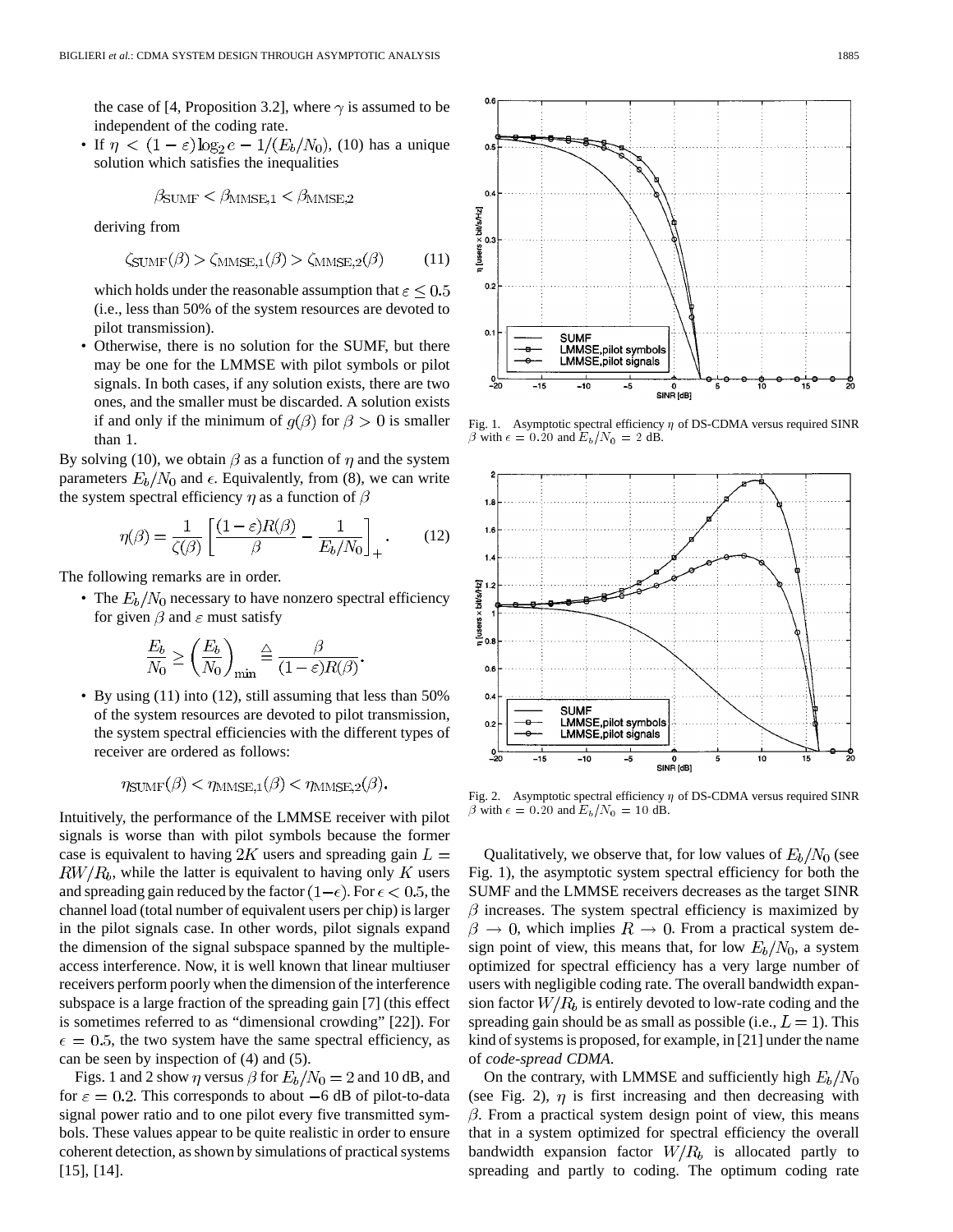is  $R_{\text{opt}} = \log_2(1 + \beta_{\text{opt}})$  and the corresponding optimum spreading gain is given by

$$
L = R(\beta_{\rm opt}) \frac{W}{R_b} \tag{13}
$$

where  $\beta_{\rm opt}$  is the value of the target SINR maximizing  $\eta$ .

In all cases,  $\eta$  approaches zero for  $\beta \geq \beta_{\text{max}}(\epsilon, E_b/N_0)$ which is a solution of the equation

$$
\frac{\beta}{\log_2(1+\beta)} = (1-\varepsilon)\frac{E_b}{N_0}.\tag{14}
$$

Interestingly,  $\beta_{\text{max}}(\epsilon, E_b/N_0)$  depends on  $\epsilon$  and on  $E_b/N_0$ , and it is independent of the type of receiver and of the pilot technique.

We can prove analytically the above qualitative results by considering the expression (12) of the system spectral efficiency. We obtain the following.

• For the SUMF

$$
\frac{d}{d\beta}\eta(\beta) = (1 - \varepsilon) \left[ -\frac{\log_2(1 + \beta)}{\beta^2} + \frac{\log_2 e}{(\beta + 1)\beta} \right] < 0
$$

for  $\varepsilon \in (0,1)$  and  $\beta > 0$ , which implies that  $\eta$  is a decreasing function of  $\beta$ .

• For the LMMSE with pilot symbols

$$
\frac{d^2}{d\beta^2}\eta(\beta) = (1 - \varepsilon) \left[ 2\frac{\log_2(1 + \beta)}{\beta^3} - \frac{(\beta + 2)\log_2 e}{(\beta + 1)\beta^2} \right] < 0.
$$

Hence, there may be a single zero of  $(d/d\beta)\eta(\beta)$  (and a maximum of  $\eta(\beta)$ ) provided that  $(d/d\beta)\eta(0) > 0$ , which holds if and only if

$$
\frac{E_b}{N_0} > \left(\frac{E_b}{N_0}\right)_{\text{th}} = \frac{2\log 2}{1 - \varepsilon}.\tag{15}
$$

• With pilot signals, the analysis is more complicated. However, we can show that  $\eta(\beta)$  has a maximum for positive  $\beta$  for  $\varepsilon$  < 0.5 and all  $E_b/N_0$  above the value

$$
\left(\frac{E_b}{N_0}\right)_{\text{th}} = \frac{2\log 2}{1-\varepsilon} \left[1 + \frac{\varepsilon (1 - 2\varepsilon)}{1 - 3\varepsilon + 4\varepsilon^2}\right] > \frac{2\log 2}{1 - \varepsilon}.\tag{16}
$$

In other words, with the LMMSE receiver, there exists a threshold value of  $E_b/N_0$ , albeit quite low, below which the system spectral efficiency is maximized by  $\beta \rightarrow 0$ , and coincides with the maximum spectral efficiency attained by the SUMF. In this case, if system spectral efficiency is the main performance indicator, there is no point in using the more complicated LMMSE receiver. By letting  $\varepsilon = 0.2$  in (15), we obtain the threshold value  $(E_b/N_0)_{\text{th}} = 2.39$  dB, which is in agreement with the behavior shown in Figs. 1 and 2.

# *B. Spectral Efficiency with Uncoded QAM and BER Constraint*

Consider now the case of uncoded QAM, for which  $R(\beta)$  is given by (6). The closed-form analysis in this case is complicated by the fact that  $R(\beta)$  is a piecewise constant function of  $\beta$ . However, the behavior of  $\eta(\beta)$  is qualitatively similar to that observed above for the case of optimal Gaussian codes.

Figs. 3 and 4 show the system spectral efficiency for target BER equal to  $10^{-2}$ ,  $\varepsilon = 0.2$ ,  $E_b/N_0 = 10$  and 15 dB, re-



Fig. 3. Asymptotic spectral efficiency  $\eta$  of DS-CDMA versus required SINR  $\beta$  with  $\epsilon = 0.20$ ,  $E_b/N_0 = 10$  dB, and uncoded QAM/PSK with target BER equal to  $10^{-2}$ .



Fig. 4. Asymptotic spectral efficiency  $\eta$  of DS-CDMA versus required SINR  $\beta$  with  $\epsilon = 0.20$ ,  $E_b/N_0 = 15$  dB, and uncoded QAM/PSK with target BER equal to  $10^{-2}$ .

spectively. The peaks of the spectral efficiency curves correspond (from left to right) to binary PSK (BPSK), quadrature PSK (QPSK), 8PSK, 16QAM, and 32QAM constellations.

With the SUMF, the maximum spectral efficiency is attained by BPSK and QPSK. It is easy to show that these two modulation formats are equivalent in terms of spectral efficiency, since the BPSK system is able to support twice as many users as the QPSK system, with half bits/second/Hertz per user.

With the LMMSE receiver, a different behavior can be observed. For  $E_b/N_0$  lower than a threshold, the spectral efficiency is maximum for QPSK (see Fig. 3). We notice that QPSK and BPSK are not equivalent with LMMSE detection. In particular, it can be shown that QPSK yields better spectral efficiency than BPSK for all  $E_b/N_0$ . This is due to the dimensional crowding effect already observed for pilot signals, since the BPSK would need to support twice as many users as the QPSK system, in order to have the same spectral efficiency. For  $E_b/N_0$ larger than the threshold, the spectral efficiency is maximum for signal constellations larger than QPSK (see Fig. 4, where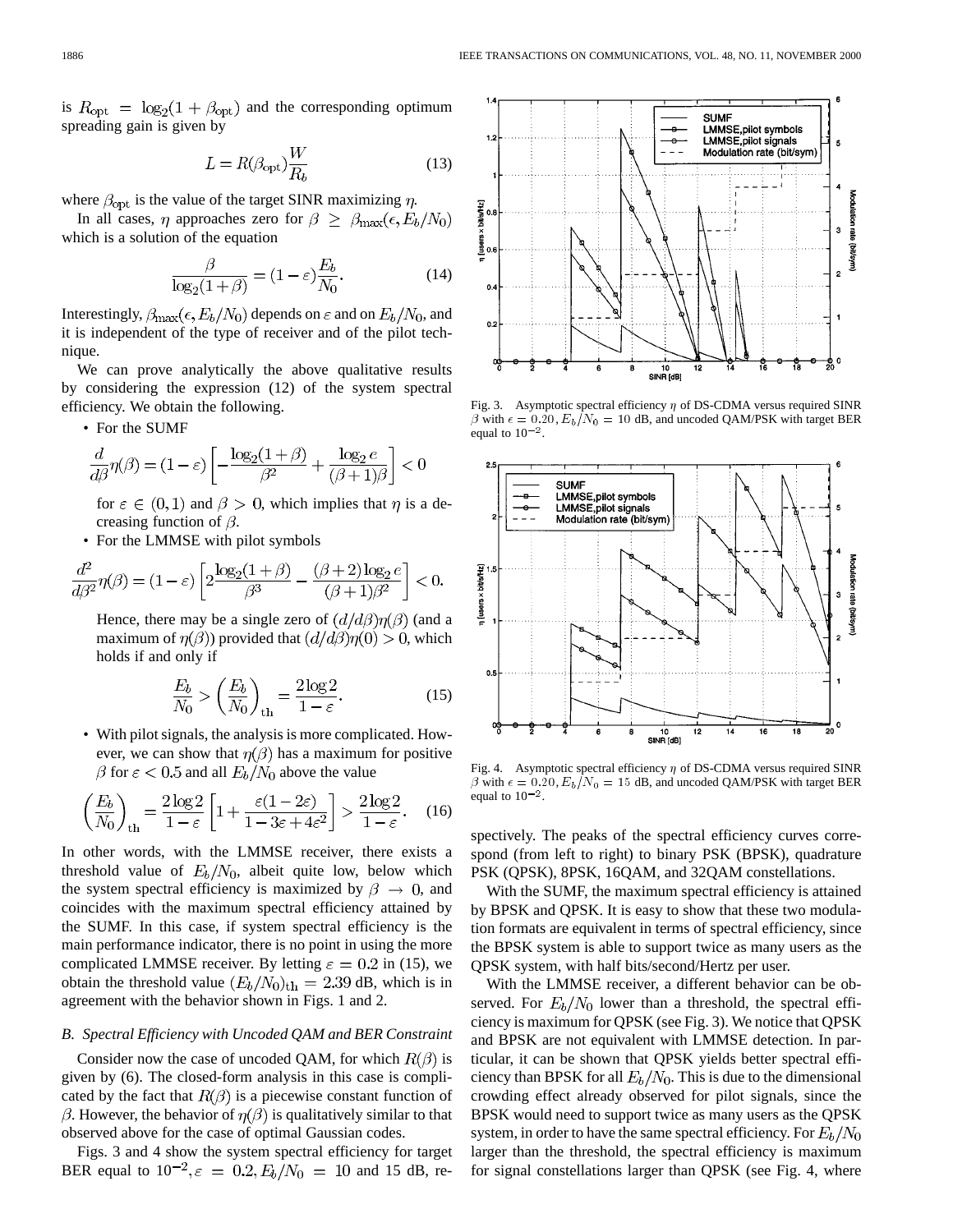the maximum is attained by 16QAM). The threshold value of  $E_b/N_0$  can be calculated numerically, and depends on the BER target and on  $\varepsilon$ .

## IV. COMPARISON OF MULTIRATE FORMATS

In this section, we show how the asymptotic random sequence analysis can be used to select a multirate format. We consider two user classes of size  $K_1$  and  $K_2$ , with bit rates  $R_{b1} < R_{b2}$ bits/s, respectively, and assume that the rate ratio  $r = R_{b2}/R_{b1}$ is an integer greater than 1.

As before, we study the asymptotic system performance in the limit for  $K_1, K_2 \rightarrow \infty$ , while the numbers of users per chip  $K_1/L$  and  $K_2/L$  converge to constant values  $\alpha_1$  and  $\alpha_2$ , respectively. Let  $\beta_i$  and  $\gamma_i$  be the SINR at the linear receiver output (SUMF or LMMSE) and the SNR of a user in class  $i =$ . The two classes are characterized by SINR requirement  $\beta_i \geq \overline{\beta}_i$  and SNR constraint  $\gamma_i \leq \overline{\gamma}_i$ . Following [[4\]](#page-13-0), we define the multirate system capacity region  $\mathcal R$  as

$$
\mathcal{R} = \{ (\alpha_1, \alpha_2) \in \mathbb{R}_+^2; \beta_i \ge \bar{\beta}_i, \gamma_i \le \bar{\gamma}_i, \text{ for } i = 1, 2 \}.
$$
\n(17)

The boundary of  $R$  is the set of pairs  $(\alpha_1, \alpha_2)$  for which it is not possible to stay in  $R$  by increasing both components.

Among the methods recently proposed for implementing multirate CDMA (see, e.g., [[16\]](#page-13-0)–[\[19](#page-13-0)]), we examine and compare multimodulation (MM), multicode (MC), and variable spreading (VS).

# *A. Multimodulation Scheme*

With MM, users of both classes transmit with the same symbol rate  $R_s$ , by using different coded-modulation schemes with spectral efficiency  $R_1 = R_{b1}/R_s$  and  $R_2 = R_{b2}/R_s$ bits/symbol, respectively. The spreading gain  $L = W/R<sub>s</sub>$  is common to both classes.

Since the two sets of users transmit with different coded-modulation schemes, they have different SINR requirements  $\bar{\beta}_1$  and  $\bar{\beta}_2$ . In order to obtain results independent of the specific codedmodulation schemes used, we assume that optimal Gaussian codes are used. Thus, the SINR requirements are

$$
\begin{aligned}\n\bar{\beta}_1 &= 2^{R_1} - 1\\ \n\bar{\beta}_2 &= 2^{R_2} - 1.\n\end{aligned} \tag{18}
$$

The asymptotic capacity region for MM has been found in [\[4](#page-13-0)]. For the sake of completeness, we provide the expression in the case of two classes considered in this paper. With SUMF receiver,  $R$  is defined by the inequality

$$
\alpha_1 \overline{\beta}_1 + \alpha_2 \overline{\beta}_2 \le \min \left\{ \left[ 1 - \frac{\overline{\beta}_1}{\overline{\gamma}_1} \right]_+, \left[ 1 - \frac{\overline{\beta}_2}{\overline{\gamma}_2} \right]_+ \right\}.
$$
 (19)

With LMMSE receiver,  $\mathcal R$  is defined by the inequality

$$
\alpha_1 \frac{\overline{\beta}_1}{1 + \overline{\beta}_1} + \alpha_2 \frac{\overline{\beta}_2}{1 + \overline{\beta}_2} \le \min \left\{ \left[ 1 - \frac{\overline{\beta}_1}{\overline{\gamma}_1} \right]_+, \left[ 1 - \frac{\overline{\beta}_2}{\overline{\gamma}_2} \right]_+ \right\}.
$$
\n(20)

(Obviously, this includes the SUMF asymptotic capacity region.)

An interesting property of MM is that the optimal power allocation problem can be solved in closed form. In fact, for all  $(\alpha_1, \alpha_2) \in \mathcal{R}$ , the SNRs  $\gamma_i$  required to achieve SINRs  $\bar{\beta}_i$  is given by

$$
\gamma_i = \begin{cases} \frac{\bar{\beta}_i}{1 - \sum_{j=1}^2 \alpha_j \bar{\beta}_j} & \text{(SUMF)}\\ \frac{\bar{\beta}_i}{1 - \sum_{j=1}^2 \alpha_j \frac{\bar{\beta}_j}{1 + \bar{\beta}_j}} & \text{(LMMSE)} \end{cases}
$$
(21)

We can make here a link to the results of [\[23](#page-13-0)], which will be useful in the discussion of the VS case below. In [\[23](#page-13-0)], it is shown that most power control problems can be formulated in the form  $\gamma \geq \mathbf{I}(\gamma)$ , where  $\gamma$  is the vector of assigned user SNRs, and  $\mathbf{I}(\gamma) = (I_1(\gamma), \dots, I_K(\gamma))$  is a (vector) interference function. An interference function is said to be *feasible* if there exists a nonnegative solution  $\gamma$  to the above inequality. The interference function  $\mathbf{I}(\gamma)$  is said to be *standard* if the following conditions hold for all  $\gamma > 0$ : a)  $I(\gamma) > 0$  (positivity); b)  $\gamma \ge \gamma' \Rightarrow$  $\mathbf{I}(\gamma) \geq \mathbf{I}(\gamma')$  (monotonicity); and c)  $\kappa \mathbf{I}(\gamma) > \mathbf{I}(\kappa \gamma)$  for all  $\kappa >$ 1 (scalability). If  $I(\gamma)$  is standard, the power control iteration

$$
\gamma_{n+1} = \mathbf{I}(\gamma_n) \tag{22}
$$

is globally convergent to a unique SNR vector  $\gamma^*$ . Moreover,  $\gamma^*$ the componentwise minimum feasible SNR assignment, i.e., for every  $\gamma$  achieving the SINR target for all users,  $\gamma \geq \gamma^*$  [[23\]](#page-13-0).

In our case, the required SINR targets  $\overline{\beta}_i$  are met by both classes if [\[4](#page-13-0)]

$$
\bar{\beta}_i \leq \begin{cases}\n\frac{\gamma_i}{1 + \sum_{j=1}^2 \alpha_j \gamma_j} & \text{(SUMF)} \\
\frac{\gamma_i}{1 + \sum_{j=1}^2 \alpha_j \frac{\gamma_j \gamma_i}{\gamma_i + \gamma_j \bar{\beta}_i}} & \text{(MMSE)}.\n\end{cases}
$$
\n(23)

The above inequalities yield the interference function defined componentwise (for  $i = 1, 2$ ) by

$$
I_i(\gamma_1, \gamma_2) = \begin{cases} \bar{\beta}_i \left( 1 + \sum_{j=1}^2 \alpha_j \gamma_j \right) & \text{(SUMF)} \\ \bar{\beta}_i \left( 1 + \sum_{j=1}^2 \alpha_j \frac{\gamma_j \gamma_i}{\gamma_i + \gamma_j \bar{\beta}_i} \right) & \text{(LMMSE)} \end{cases}
$$

It is easy to show that the above interference function is standard and that the SNR assignment given by (21) is the unique fixed point of iteration (22), i.e., it is the componentwise minimum feasible SNR assignment.

The boundary of  $\mathcal R$  is given by equality in (19) [respectively, in (20)]. In general, the minimum in the right-hand side (RHS) is achieved by one of the classes (say, class  $i$ ). Then, the power control solution (21) gives  $\gamma_i = \overline{\gamma}_i$  for class i, while  $\gamma_j < \overline{\gamma}_j$ for the other class. In other words, the users in the class with the tightest power constraint must transmit at their maximum SNR, while the users in the class with loosest power constraint transmit at SNR below their maximum. The system capacity is limited by the class with largest ratio  $\overline{\beta_i}/\overline{\gamma_i}$ .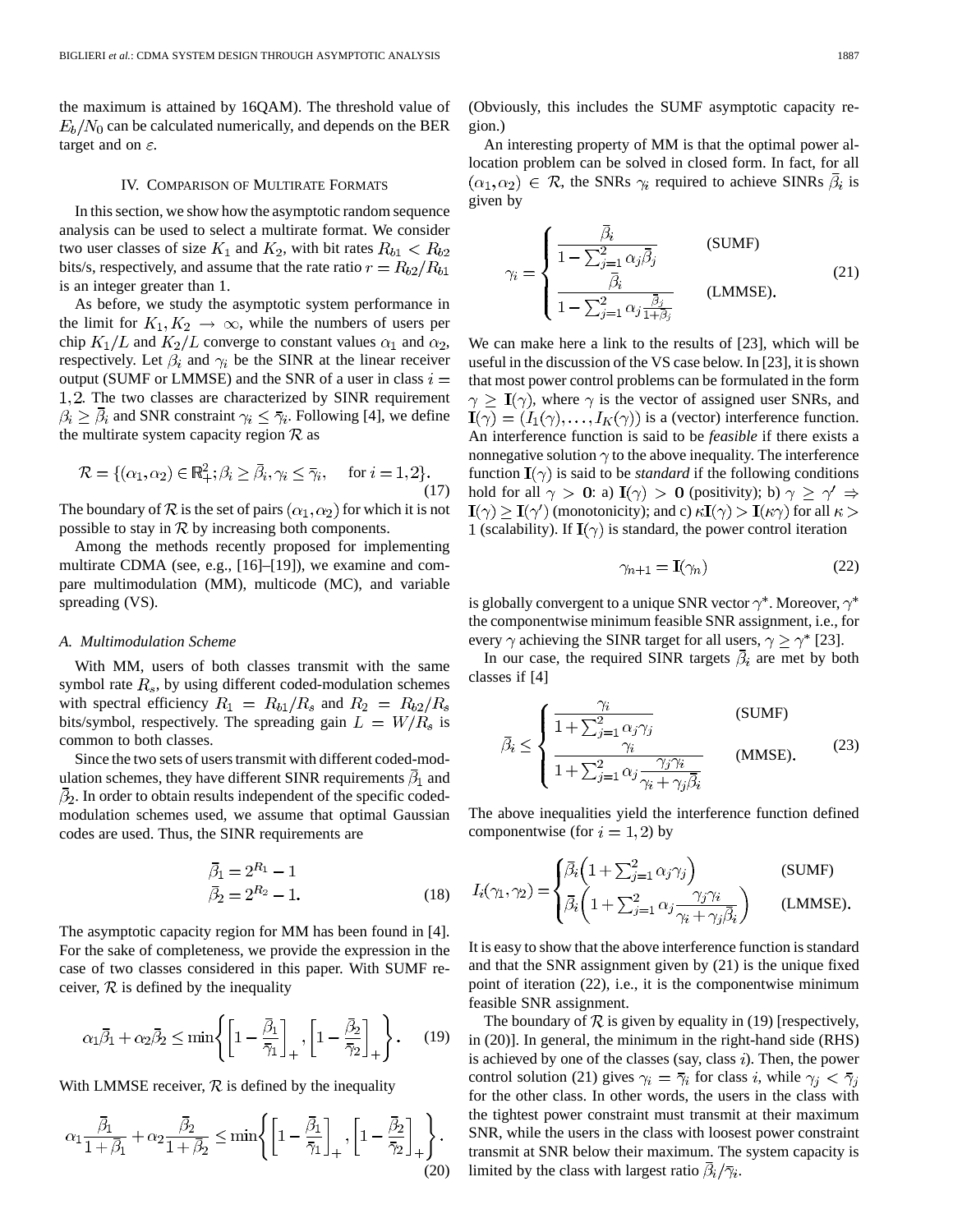#### *B. Multicode Scheme*

With MC, every high-rate user divides its data stream into  $r$  substreams ("virtual low-rate users"). Each substream is individually spread and transmitted, and each virtual user is detected by an independent receiver. Under the assumption of random spreading, the MC system is equivalent to a single-rate system with  $\alpha = \alpha_1 + r\alpha_2$  users/chip, all with the same bit-rate  $R_{b1}$ , or, equivalently, with the same spectral efficiency  $R_1 = TR_{b1}$ . The SINR requirement is  $\bar{\beta}_1$  given in (18) and the capacity region is immediately obtained as

$$
\alpha_1 + r\alpha_2 \le \begin{cases} \left[\frac{1}{\beta_1} - \frac{1}{\bar{\gamma}_1}\right]_+ & \text{(SUMF)}\\ (1 + \beta_1)\left[\frac{1}{\beta_1} - \frac{1}{\bar{\gamma}_1}\right]_+ & \text{(LMMSE)} \end{cases}
$$
(24)

where  $\bar{\gamma}_1$  is the SNR constraint for a user of the equivalent single-rate system.

The boundary of the MC capacity region is achieved when each equivalent low-rate user transmits at its maximum SNR  $\bar{\gamma}_1$ . This implies that the transmit power of high-rate users is equal to  $r$  times the transmit power of low-rate users, as it is obvious from the signal-splitting MC approach.

Also, we must keep in mind that the capacity regions derived by the asymptotic analysis are valid for random spreading sequences. With MC, all the  $r$  virtual users corresponding to the same high-rate user could be made orthogonal by choosing mutually orthogonal spreading sequences (typically, different Walsh–Hadamard sequences, chip-wise multiplied by a common scrambling sequence in order to randomize nonorthogonal interference from the other users). The random-signature sequence approach followed in this paper cannot take this orthogonality constraint into consideration. However, mutual orthogonality is expected to have little impact on the uplink, since the main source of impairment is the nonorthogonal interference from other users.

#### *C. Variable-Spreading Scheme*

With VS, high-rate users transmit with a symbol rate  $rR_s$ . Thus, the effective spreading sequence length for a high-rate user is  $L/r$  (assumed to be integer). This is conceptually similar to the multicode scheme: in fact, a high-rate user can be decomposed into  $r$  virtual low-rate users whose sequences are zero in a part of the "long" symbol interval, as shown in Fig. 5. Both classes of users have the same coded-modulation spectral efficiency  $R_1$ . In fact,  $R_1 = R_{b1}/R_s = R_{b2}/(rR_s)$ , since  $R_{b2} = rR_{b1}$ . High-rate users transmit at power r times larger than low-rate users. Since their symbol rate is  $r$  times larger, their SNR constraint (energy per symbol over  $N_0$ ) is the same as for low-rate users. Hence, as in the MC case, all users have the same SINR requirement  $\overline{\beta}_1 = 2^{R_1} - 1$  and the same SNR constraint  $\bar{\gamma}_1$ .

Intuitively, we expect that the capacity region of VS is somewhat similar to that of MC. However, the asymptotic analysis based on purely random sequences is not directly applicable in this case, because the spreading sequences, being constrained to be zero on certain symbols, are not random. Nevertheless,



Fig. 5. Decomposition of a high-rate user into r low-rate virtual users ( $r = 4$ ) in this example).

by applying the powerful results of [\[6](#page-13-0)] (used in [[8\]](#page-13-0) to solve the single-rate chip-synchronous symbol-asynchronous CDMA case), we obtain closed-form results also for VS. These results (which are new to the authors' knowledge) are stated in the following propositions whose proof is postponed to Appendix A.

*Proposition 1:* With the SUMF receiver, the asymptotic system capacity region of VS is exactly the same of MC, given in (24).  $\mathbf{L}$ 

Now, we turn our attention to the more interesting case of LMMSE receiver. For low-rate users, we have the following.

*Proposition 2:* With the LMMSE, the asymptotic SINR of **low-rate** users is given by the unique nonnegative solution of the fixed-point equation

$$
\beta_1 = \frac{\gamma_1}{1 + \alpha_1 \frac{\gamma_1}{1 + \beta_1} + r\alpha_2 \frac{\gamma_1 \gamma_2}{\gamma_1 + \beta_1 \gamma_2}}.
$$
 (25)

 $\Box$ 

With the LMMSE, the symbols of high-rate users can be detected either by considering only the short symbol interval of duration  $1/(rR<sub>s</sub>)$  over which the corresponding spreading sequence is nonzero, or by considering the whole symbol interval of duration  $1/R_s$  [[16\]](#page-13-0). For the sake of brevity, we nickname these two linear detection schemes for high-rate users as "short-interval" and "long-interval," respectively. Short-interval detection is less complex, since it requires shorter linear filters. However, since the interference created by low-rate user symbols over high-rate user symbols is correlated over the whole long symbol interval, we expect that the short-interval detection suffers from some performance degradation. We have the following.

*Proposition 3:* With LMMSE receiver and **short-interval** detection, the asymptotic SINR of **high-rate** users is the unique nonnegative solution of the fixed-point equation

$$
\beta_2 = \frac{\gamma_2}{1 + \alpha_1 \frac{\gamma_1 \gamma_2}{\gamma_2 + \gamma_1 \beta_2 / r} + r \alpha_2 \frac{\gamma_2}{1 + \beta_2}}.
$$
 (26)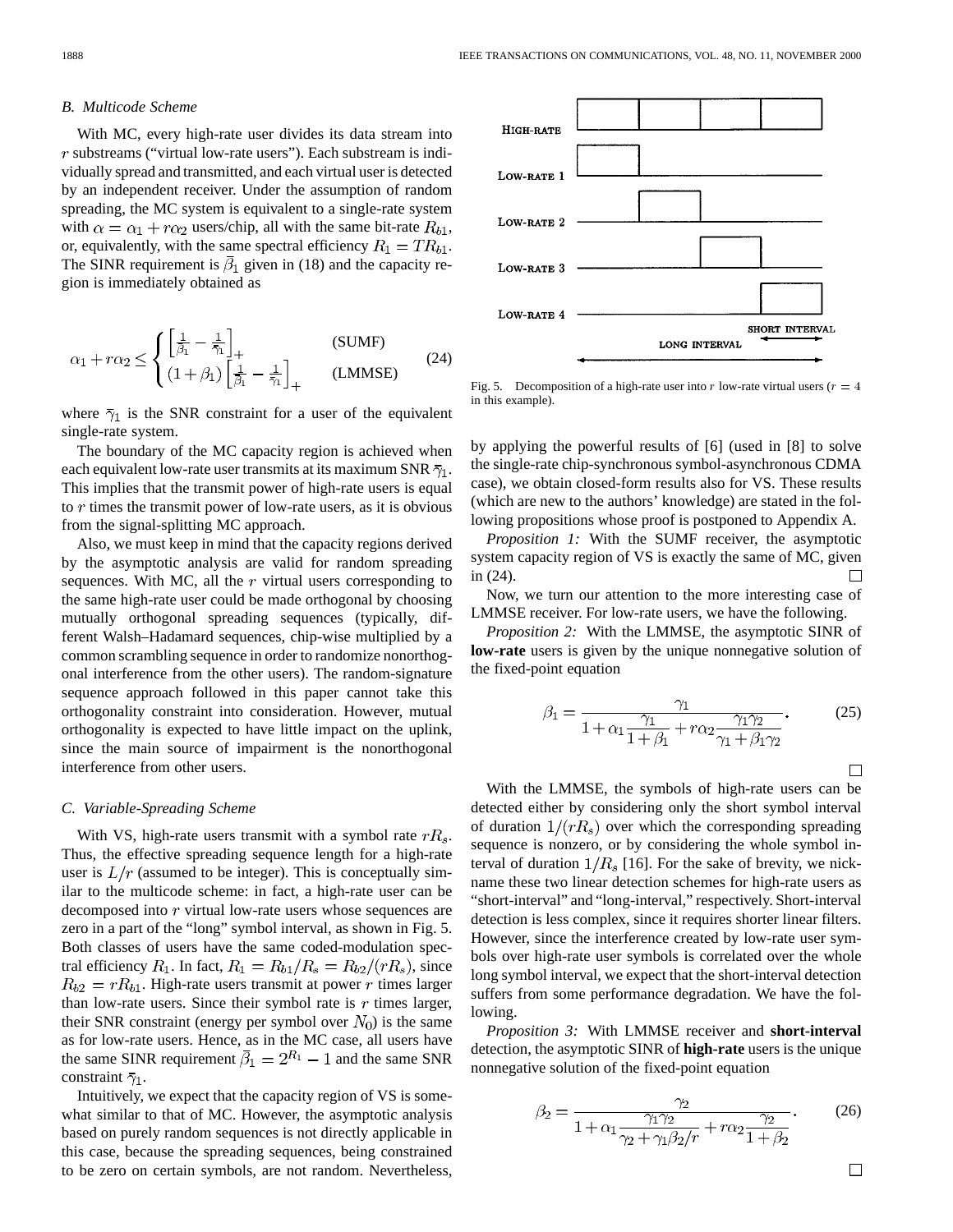*Proposition 4:* With LMMSE receiver and **long-interval** detection, the asymptotic SINR of **high-rate** users is given by the unique nonnegative solution of the fixed-point equation

$$
\beta_2 = \frac{\gamma_2}{1 + \alpha_1 \frac{\gamma_1 \gamma_2}{\gamma_2 (1 + \hat{\beta}) + \gamma_1 \beta_2 / r} + r \alpha_2 \frac{\gamma_2}{1 + \beta_2}} \qquad (27)
$$

where  $\hat{\beta}$  is the unique nonnegative solution of the fixed-point equation

$$
\hat{\beta} = \frac{\frac{r-1}{r}\gamma_1}{1+\alpha_1\frac{\gamma_1}{1+\hat{\beta}}+r\alpha_2\frac{\gamma_1\gamma_2}{\gamma_1+\hat{\beta}\frac{r}{r-1}}}
$$
(28)

 $\Box$ 

The following result states the desired comparison between MC and VS.

*Proposition 5:* Let  $\mathcal{R}^{\text{MC}}, \mathcal{R}^{\text{VS,long}}$ , and  $\mathcal{R}^{\text{VS,short}}$  denote the capacity regions with LMMSE receiver for the MC, VS (long-interval detection), and VS (short-interval detection) systems. Then, the inclusion relation

$$
\mathcal{R}^{\mathrm{MC}} \supseteq \mathcal{R}^{\mathrm{VS,long}} \supseteq \mathcal{R}^{\mathrm{VS,short}}
$$

holds for all given system parameters (SINR requirement  $\bar{\beta}_1$ , rate ratio  $r > 1$ , and SNR constraint  $\bar{\gamma}_1$ ).  $\Box$ 

Unfortunately, the power control problem for VS with LMMSE receiver does not have a nice closed-form solution as for MM. Then, in order to plot the capacity region boundary for VS/LMMSE, we resort to a semi-analytic method exploiting the power control iteration (22) with the proper definition of a standard interference function.

By substituting  $\beta_1 = \beta_2 = \overline{\beta}_1$  into the SINR equations (25)–(27), we obtain the interference function (defined componentwise)

$$
I_1(\gamma_1, \gamma_2) = \bar{\beta}_1 \left( 1 + \alpha_1 \frac{\gamma_1}{1 + \bar{\beta}_1} + r\alpha_2 \frac{\gamma_1 \gamma_2}{\gamma_1 + \bar{\beta}_1 \gamma_2} \right)
$$
  
\n
$$
I_2(\gamma_1, \gamma_2) = \bar{\beta}_1 \left( 1 + \alpha_1 \frac{\gamma_1 \gamma_2}{\gamma_2 (1 + y(\gamma_1, \gamma_2)) + \gamma_1 \bar{\beta}_1 / r} + r\alpha_2 \frac{\gamma_2}{1 + \bar{\beta}_1} \right) \tag{29}
$$

where  $y(\gamma_1, \gamma_2) = 0$  for short-interval detection and  $y(\gamma_1, \gamma_2) = \hat{\beta}$  for long-interval detection. The above interference function is standard.

From [[23](#page-13-0)], we know that the new interference function including the SNR constraint, given by

$$
I_i^{\text{constr.}}(\gamma_1, \gamma_2) = \min\{I_i(\gamma_1, \gamma_2), \overline{\gamma}_1\}
$$

is also standard. Therefore, the resulting power control recursion (22) is globally convergent. Moreover, its unique fixed point  $\gamma^*$ has the property that if

$$
\gamma_i^* = I_i(\gamma^*) \le \bar{\gamma}_1 \tag{30}
$$

then the SINR requirement for class  $i$  is satisfied, while if

$$
\gamma_i^* = \bar{\gamma}_1 < I_i(\gamma^*) \tag{31}
$$

then the SINR requirement for class  $i$  is not satisfied. In order to check if a pair  $(\alpha_1, \alpha_2)$  is inside the capacity region, it is sufficient to run the power control recursion based on  $\mathbf{I}^{\text{const.}}(\gamma)$ and calculate its fixed point  $\gamma^*$ . If (30) is met for both  $i = 1, 2$ , then  $(\alpha_1, \alpha_2) \in \mathcal{R}$ .

Since the interference function is componentwise increasing in  $\alpha_1$  and  $\alpha_2$ , it is easy to see that any straight line  $\alpha_2 = z\alpha_1$ , for  $z \in \mathbb{R}_+$ , intersects the capacity region boundary in a single point. Then, the points on the boundary can be obtained by searching for the intersection for all directions  $z^3$ .

# *D. Numerical Results*

In our example, low-rate users transmit with spectral efficiency  $R_1 = 0.5$  bits/symbol and the rate ratio is  $r = 4$  (i.e.,  $R_{b1} = 0.5R_s$  and  $R_{b2} = 2R_s$  bits/s, where  $R_s$  is the symbol rate of low-rate users). We compare the system capacity assuming that both low-rate and high-rate users have the same  $E_b/N_0$ . Then, the SNR constraint for low-rate users (in MM) and for both low-rate and equivalent low-rate users (in MC and VS) is given by  $\bar{\gamma}_1 = R_1 E_b/N_0$ , while the SNR constraint for high-rate users in MM is given by  $\overline{\gamma}_2 = rR_1E_b/N_0 = r\overline{\gamma}_1$ .

Figs. 6 and 7 show the asymptotic capacity region boundaries for MM, MC, and VS with SUMF and LMMSE receivers, for  $E_b/N_0 = 3$  dB and  $E_b/N_0 = 10$  dB, respectively. Some comments are in order.

*1) Equivalence of MC and VS (Long-Interval Detection):* The capacity regions of MC and VS with LMMSE and long-interval detection are almost identical. In Appendix A, we prove that the term  $\hat{\beta}$  in Proposition 4 satisfies

$$
\hat{\beta} \le \frac{r-1}{r} \beta_1
$$

where  $\beta_1$  is the solution of (25), i.e., it is the SINR of low-rate users in the VS system. If we replace  $\beta$  by  $(r - 1/r)\beta_1$  in (27), it is immediate to show that the optimal power control yields  $\gamma_1 = \gamma_2 = \overline{\gamma}_1$ , which implies  $\beta_1 = \beta_2$ . With this substitution, the expressions of  $\beta_1$  and  $\beta_2$  become identical to that of  $\beta_1$  in the MC system, therefore the corresponding capacity region coincides with that of MC. From the above argument, it is intuitive to see that if  $\hat{\beta}$  is very close to  $(r - 1/r)\beta_1$ , then the VS and the MC capacity regions will be also very close. This is precisely what happens for our choice of system parameters. Most importantly, we checked numerically that this fact occurs for a very wide range of system parameters  $(E_b/N_0, R_1$  and r). Therefore, we can conclude that the MC and the VS (with long-interval detection) systems are (almost) equivalent from the asymptotic capacity point of view.

*2) Comparison Between MM and MC:* In Appendix B, we prove that, with LMMSE receiver, the (absolute) slope of the MM capacity region boundary is always larger than that of MC,

<sup>3</sup>Notice that, unlike the capacity region of the "classical" multiple-access channel [\[24](#page-13-0)], these capacity regions need not be convex, unless an explicit convexification based on time-sharing between different pairs  $(\alpha_1, \alpha_2)$  is done (this is equivalent to take the convex hull of the points obtained from the above algorithm).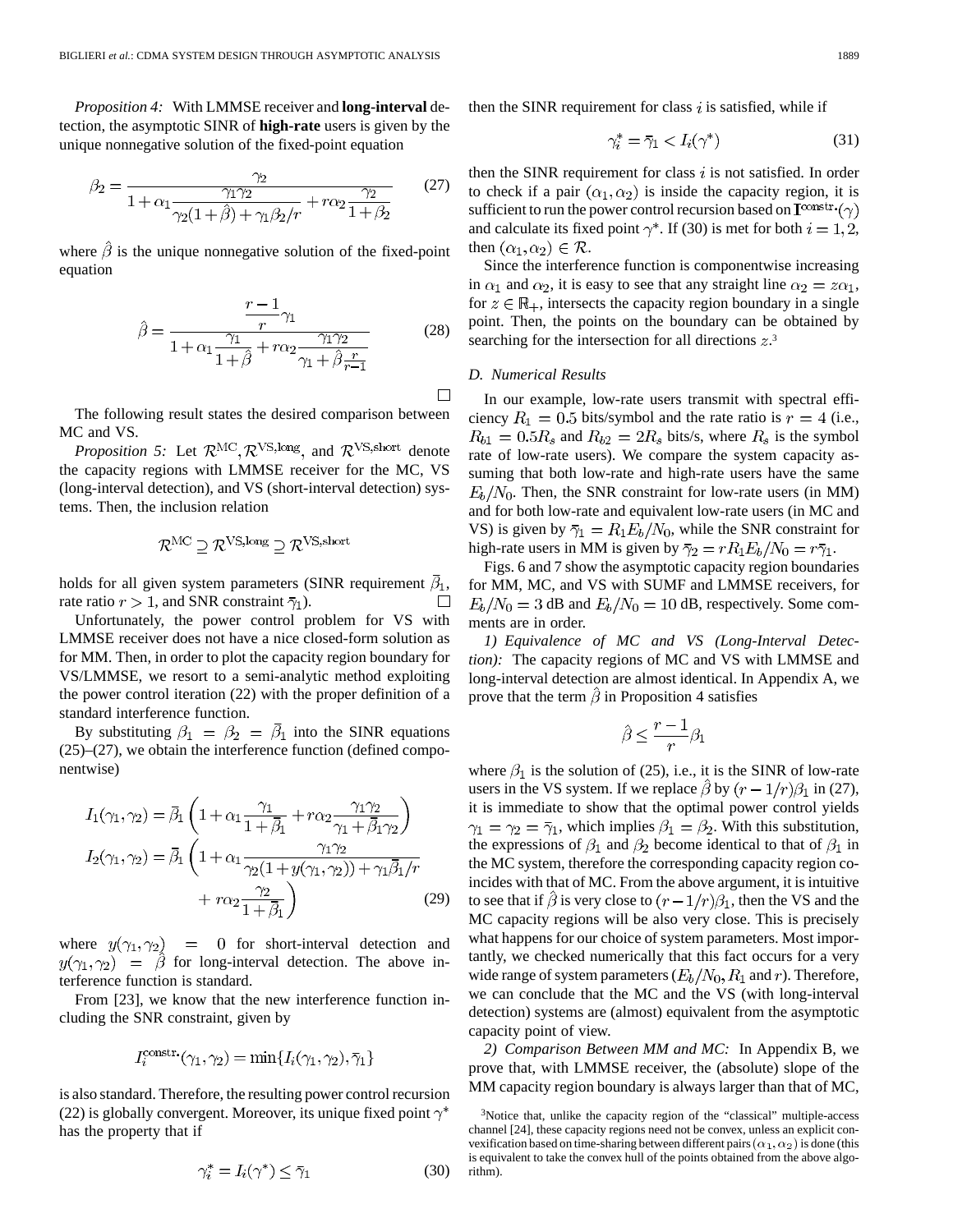

Fig. 6. Capacity regions of MM, MC, and VS systems, for  $R_1 = 0.5$ bit/symbol,  $r = 4$ , and  $E_b/N_0 = 3$  dB.



Fig. 7. Capacity regions of MM, MC, and VS systems, for  $R_1 = 0.5$ bit/symbol,  $r = 4$ , and  $E_b/N_0 = 10$  dB.

that the MM capacity region boundary intersects the horizontal axis in  $\alpha_1$  always less than the corresponding intersection of MC, and that an intersection of the two boundaries exists if

$$
E_b/N_0 \ge \frac{1}{R_1} \frac{\left(1 - 2^{(1-r)R_1}\right)(2^{rR_1} - 1)}{r - \frac{2^{R_1}(2^{rR_1} - 1)}{2^{rR_1}(2^{R_1} - 1)}}.
$$
(32)

The RHS of the above inequality, evaluated for  $R_1 = 0.5$  and  $r = 4$ , yields 4.3 dB. In fact, in Fig. 6 ( $E_b/N_0 = 3$  dB) the MC capacity region contains the MM capacity region, while in Fig. 7  $(E_b/N_0 = 3$  dB) the MM capacity region is not contained into that of MC. The MM capacity region contains the MC capacity region only in the limiting case of a noiseless system, i.e., for  $E_b/N_0 \rightarrow \infty$ .

With LMMSE, MM outperform MC and VS for large  $\alpha_2$  and small  $\alpha_1$ , provided that (32) is satisfied. This is an unlikely situation because a real system is expected to operate with a large number of low-rate users and a small number of high-rate users. In this case, MC and VS are distinctly better than MM, especially for low  $E_b/N_0$  (this agrees with the experimental results of [\[17](#page-13-0)]).

*3) On the Correct Interpretation of the Asymptotic Capacity Regions:* At first glance, the fact that the capacity boundaries for MM and VS do not coincide with that of MC for  $\alpha_2 \rightarrow 0$ might appear strange. In fact, for  $\alpha_2$  strictly equal to 0, all systems are equivalent (all reduce to a single-rate system with  $\alpha_1$ users per chip). However, this behavior is easily explained if we take into account that the asymptotic analysis is valid under the assumption that the number of users *in both classes* (i.e., both  $K_1$  and  $K_2$ ) goes to infinity as  $L \to \infty$ . Obviously, this assumption rules out the case of  $\alpha_2$  identically zero. The intersection of the capacity region boundaries with the horizontal and vertical axes should be interpreted as the limits for  $\alpha_2 \rightarrow 0$ and for  $\alpha_1 \rightarrow 0$ , respectively. In other words, in the MM and VS systems, even an arbitrarily small (but positive) fraction of high-rate users per chip is sufficient to make the whole system perform worse than a single-rate low-rate system. This is due to the fact that in MM and VS the most stringent power constraint is determined by high-rate users. Therefore, the system capacity is dominated by the SINR requirement of high-rate users, even if these are a negligible fraction of the overall users.

*4) Suboptimality of VS with Short-Interval Detection:* Apart from the limiting case  $\alpha_1 \rightarrow 0$ , the VS system with LMMSE receiver and short-interval detection performs uniformly worse than VS with long-interval detection and MC.

*5) Empirical SINR CDF:* In order to validate our analysis, we simulated a chip and symbol synchronous system with random spreading,  $L = 128$ ,  $R_1 = 0.5$ ,  $r = 4$ , and  $E_b/N_0 = 3$ dB, with MM, MC, and VS (both long- and short-interval detection). Figs. 8 and 9 show the empirical SINR cdf obtained by generating 5000 independent sets of spreading sequences, for the different systems, for SUMF and LMMSE receivers, respectively. The vertical lines indicate the SINR targets  $\bar{\beta}_1 = 2^{0.5} - 1 = -3.82$  dB and  $\bar{\beta}_2 = 2^2 - 1 = 4.77$  dB. In all cases, we chose  $(\alpha_1, \alpha_2)$  to be on the capacity region boundary, with  $\alpha_1$  at about half of its maximum value, and  $\gamma_1, \gamma_2$  to be the corresponding values obtained by the optimal power control recursion.

We observe that in all cases the SINR of the actual random system with finite  $L$  is distributed around its target SINR. The SINR distribution tails for high-rate users and VS are larger, since the actual spreading gain for high-rate symbols is only  $128/4 = 32$  chips.

#### V. CONCLUSION

We have applied the recently proposed asymptotic analysis of large CDMA system based on random spreading sequences to some design issues inspired by the current standardization of third-generation wireless mobile systems. Even though our model is very simple, it is representative of some satellite systems for personal communications and our approach might be extended to more general systems.

First, we considered the tradeoff between channel coding rate and spreading gain in order to maximize the overall system spectral efficiency of a single-rate system. The impact of channel estimation techniques based on pilot symbols and on pilot signals was taken into account. With the SUMF receiver, the two pilot schemes are equivalent, while pilot symbols yield a better spec-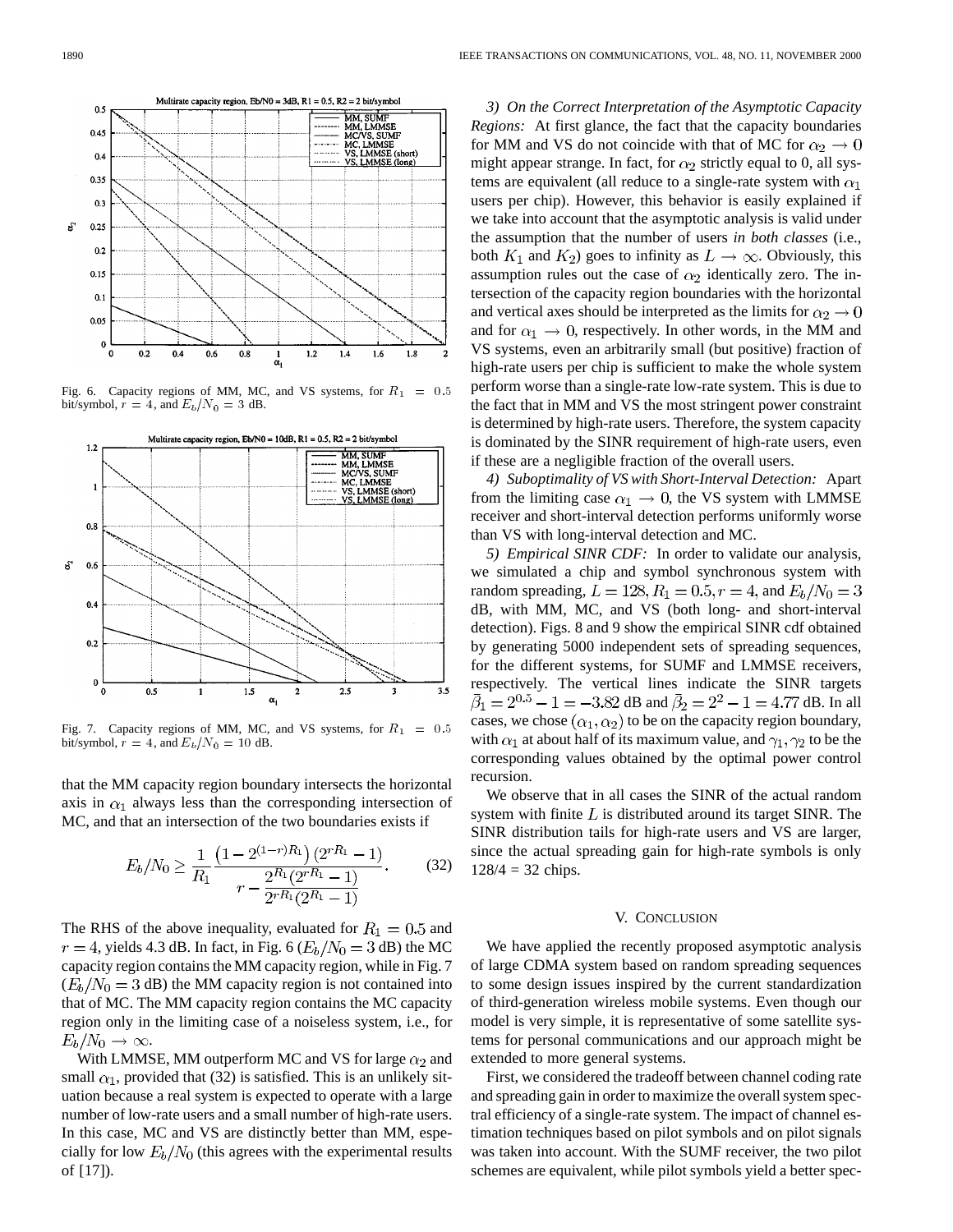

Fig. 8. Empirical SINR cdfs of MM, MC, and VS systems with SUMF receiver, for  $R_1 = 0.5$  bit/symbol,  $r = 4$ ,  $E_b/N_0 = 3$  dB, and  $L = 128$ .



Fig. 9. Empirical SINR cdfs of MM, MC, and VS systems with LMMSE receiver, for  $R_1 = 0.5$  bit/symbol,  $r = 4$ ,  $E_b/N_0 = 3$  dB, and  $L = 128$ .

tral efficiency than pilot signals with the LMMSE receiver. We showed that for  $E_b/N_0$  below a given threshold (given in closed form), the system spectral efficiency is maximized by low-rate coding, no spreading, and SUMF receiver. For  $E_b/N_0$  above this threshold, the LMMSE receiver yields larger spectral efficiency and the optimal partition between spreading gain and coding rate can be easily evaluated. This result shows that linear multiuser detection followed by single-user decoding does not provide always an improvement as far as the overall system spectral efficiency is concerned. In fact, multiuser detection should be combined with channel decoding (see, for example, the optimal MMSE decision-feedback scheme of [[25\]](#page-13-0) and the iterative soft interference cancellation scheme of [\[26](#page-13-0)]).

Then, we compared three techniques for multirate CDMA in terms of their asymptotic multirate system capacity. We showed that, with SUMF, MC and VS are equivalent, while with LMMSE, MC dominates VS. However, VS is very close to MC if high-rate users are detected by using as observation the whole low-rate symbol interval. On the contrary, if a simplified receiver using the short high-rate symbol interval is used, VS is distinctly worse than MC. MM may perform better than MC for  $E_b/N_0$  above a given threshold (given in closed form) and when the fraction of high-rate users is large. Monte Carlo simulation results are in close agreement with our analysis and show that the empirical cdf of the received SINR of a finite-dimensional system concentrates its probability mass around the asymptotic SINR.

# APPENDIX A PROOFS

*1) VS Multirate System Model:* In order to model VS multirate CDMA, we modify the basic system model (1) as

$$
\mathbf{y} = \sqrt{\gamma_1} \sum_{k=1}^{K_1} \mathbf{s}_k a_k + \sqrt{r \gamma_2} \sum_{i=1}^r \sum_{k=1}^{K_2} \mathbf{s}_k^{(i)} a_k^{(i)} + \nu \tag{33}
$$

where y is the received chip-rate sampled signal vector of length L during a "long" symbol interval,  $s_k = (1/\sqrt{L})$  $(s_{1,k},\ldots,s_{L,k})^T$  is the spreading sequence of the kth low-rate user, modulated by the symbol  $a_k$ 

$$
\mathbf{s}_{k}^{(i)} = \frac{1}{\sqrt{L}} \left( \underbrace{0, \ldots, 0}_{(i-1)L/r}, s_{1,k}^{(i)}, \ldots, s_{L/r,k}^{(i)}, \underbrace{0, \ldots, 0}_{(r-i)L/r} \right)^T
$$

is the spreading sequence for the  $i$ th symbol of the  $k$ th high-rate user (that is nonzero only over for  $L/r$  consecutive chips), modulated by symbol  $a_k^{(i)}$ , and  $\nu$  is the vector of complex circularly symmetric Gaussian noise samples, i.i.d. with mean zero and variance 1. Since the spreading sequences are complex random with circular symmetry, without loss of generality we have included the phase of the complex amplitude  $w_k$  in (1) as part of  $s_k$ , and we deal only with the magnitude  $|w_k| = \sqrt{\gamma_1}$  (low-rate users) and  $|w_k| = \sqrt{r\gamma_2}$  (high-rate users).

With the above definitions, the receiver input vector can be written again in the compact form  $y = SWa + \nu$ , where

$$
\mathbf{S} = \left[\mathbf{s}_1, \ldots, \mathbf{s}_{K_1}, \mathbf{s}_1^{(1)}, \ldots, \mathbf{s}_{K_2}^{(1)}, \ldots, \mathbf{s}_1^{(r)}, \ldots, \mathbf{s}_{K_2}^{(r)}\right]
$$

is a matrix  $\in \mathcal{C}^{L\times (K_1+rK_2)}$  containing all spreading sequences by columns,  $W$  is a diagonal matrix given by

$$
\mathbf{W} = \mathrm{diag}(\underbrace{\sqrt{\gamma_1}, \dots, \sqrt{\gamma_1}}_{K_1}, \underbrace{\sqrt{r\gamma_2}, \dots, \sqrt{r\gamma_2}}_{rK_2})
$$

and a is the vector of all modulation symbols.

*Proof of Proposition 1:* We make use of the following result, which can be easily obtained from the results in [[4,](#page-13-0) Appendix B]. For i.i.d. random variables  $u_{\ell}$  and  $v_{\ell,k}$ , with mean zero, variance 1, and finite fourth-order moment, the limit

$$
\sum_{k=1}^{K} \left| \frac{1}{L} \sum_{\ell=1}^{L/r} u_{\ell} v_{\ell,k} \right|^{2} \to \frac{\alpha}{r}
$$
 (34)

as  $L \to \infty$  with  $K/L \to \alpha$ , holds in probability.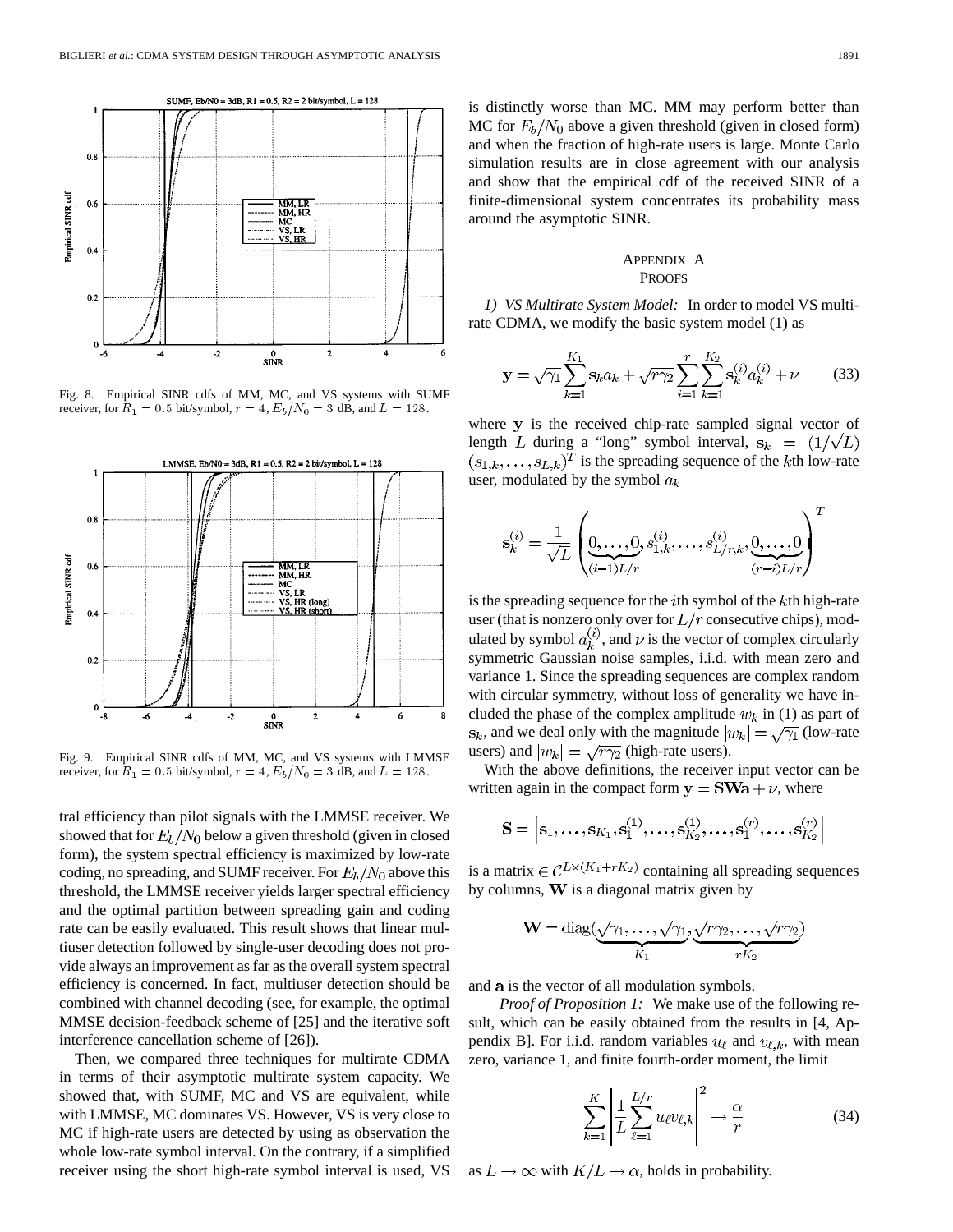Without loss of generality, consider the output of the SUMF receiver for low-rate user 1, given by  $z_1 = s_1^H y$ . The SINR is given by

$$
\beta_1^{(L)} = \frac{\gamma_1}{1 + \gamma_1 \sum_{k=2}^{K_1} |\mathbf{s}_1^H \mathbf{s}_k|^2 + r \gamma_2 \sum_{i=1}^r \sum_{k=1}^{K_2} |\mathbf{s}_1^H \mathbf{s}_k^{(i)}|^2}.
$$

By letting  $L \to \infty$ , with  $K_1/L \to \alpha_1$  and  $K_2/L \to \alpha_2$ , and by applying the limit (34), we obtain the limit in probability of  $\beta_1^{(L)}$  as

$$
\beta_1 = \frac{\gamma_1}{1 + \alpha_1 \gamma_1 + r \gamma_2 \sum_{i=1}^r \frac{\alpha_2}{r}} = \frac{\gamma_1}{1 + \alpha_1 \gamma_1 + r \alpha_2 \gamma_2}.
$$
\n(35)

Without loss of generality, we can consider the output of symbol 1 of high-rate user 1, given by  $z_1^{(1)} = (\mathbf{s}_1^{(1)})^H \mathbf{y}$ . By using again the limit (34), we obtain that the corresponding SINR  $\beta_2^{(L)}$  converges in probability to the same limit (35). Since this is also the asymptotic SINR of a single-rate system with  $\alpha_1$  users/chip with SNR  $\gamma_1$  and  $r\alpha_2$  users/chip with SNR  $\gamma_2$  (the single-rate equivalent of an MC system), we conclude that with the SUMF receiver, VS and MC are asymptotically equivalent from the SINR point of view. Since the asymptotic system capacity depends on the multirate system only through the SINR asymptotic expression, the two systems have the same capacity region.

*Proof of Proposition 2:* We make use of the following re-sult of [\[8](#page-13-0), Appendix A]. Let  $A_n \in C^{n \times m_n}$  with independent complex circularly symmetric random elements  $a_{i,j}$ . Define the function  $v_n(x, y) = nE[|a_{i,j}|^2]$ , for  $i/n \leq x \leq (i+1)/n$  and  $j/n \leq y \leq (j+1)/n$ , and assume that  $v_n(x, y) < B$  for some constant  $B < \infty$  independent of  $n, i, j$ . Then, as  $n \to \infty$  and  $m_n/n \to \alpha$ , the limiting eigenvalue cdf  $H(x)$  of the matrix  $A_nA_n^H$  satisfies the integral equation

$$
\int_0^\infty \frac{1}{1+tx} \, dH(x) = \int_0^1 u(x, t) \, dx \tag{36}
$$

where  $u(x, t)$  is the unique solution in the class of nonnegative functions, analytical on t and continuous on  $x \in [0,1]$  of the integral equation

$$
u(x,t) = \left(1 + t \int_0^{\alpha} \frac{v(x,y) dy}{1 + t \int_0^1 u(z,t)v(z,y) dz}\right)^{-1}
$$
 (37)

and where  $v(x, y) = \lim_{n \to \infty} v_n(x, y)$ .

Now, without loss of generality, we consider the SINR at the output of the LMMSE receiver for low-rate user 1. This is given by [[4\]](#page-13-0)

$$
\beta_1^{(L)} = \gamma_1 \mathbf{s}_1^H \Sigma_1^{-1} \mathbf{s}_1 \tag{38}
$$

where  $\Sigma_1 = \mathbf{S}_1 \mathbf{W}_1 \mathbf{W}_1^H \mathbf{S}_1^H + \mathbf{I}, \mathbf{S}_1$  is obtained from S by removing the first column, and  $W_1$  is obtained from W by removing the first column and row. From [[8,](#page-13-0) Lemma A.1], we know that, since  $\Sigma_1$  is statistically independent of  $s_1$ , the limit

$$
\lim_{L \to \infty} \left( \mathbf{s}_1^H \Sigma_1^{-1} \mathbf{s}_1 - \frac{1}{L} \text{tr}(\Sigma^{-1}) \right) = 0
$$

holds in probability. The eigenvalues  $\zeta$  of  $\Sigma^{-1}$  are related to the eigenvalues  $\lambda$  of  $\mathbf{S}_1 \mathbf{W}_1 \mathbf{W}_1^H \mathbf{S}_1^H$  by  $\xi = 1/(1 + \lambda)$ . Then, the limit in probability of  $\beta_1^{(L)}$  as  $L \to \infty$  can be written as

$$
\beta_1 = \gamma_1 \int_0^\infty \frac{1}{1+\lambda} \, dG(\lambda) \tag{39}
$$

where  $G(\lambda)$  is the asymptotic eigenvalue distribution of  $\mathbf{S}_1 \mathbf{W}_1 \mathbf{W}_1^H \mathbf{S}_1^H$ .

Now, we can apply results (36) and (37) to the matrix  $S_1W_1$ . The function  $v(x, y)$  is given by

$$
v(x,y) = \begin{cases} \gamma_1, & 0 \le x \le 1; \ 0 \le y \le \alpha_1 \\ r\gamma_2, & i/r \le x < (i+1)/r \\ & \alpha_1 + i\alpha_2 \le y < \alpha_1 + (i+1)\alpha_2 \\ & \forall i = 0, \dots, r-1 \\ 0, & \text{elsewhere.} \end{cases}
$$

By using the above expression, we can solve explicitly for the function  $u(x, t)$ . In fact, we have

$$
u(x,t)
$$
\n
$$
= \left[1+t\left(\int_0^{\alpha_1} \frac{\gamma_1 dy}{1+t\gamma_1 \int_0^1 u(z,t) dz} + \sum_{i=0}^{r-1} \int_{\alpha_1+i\alpha_2}^{\alpha_1+(i+1)\alpha_2} \frac{r\gamma_2 \chi_{\{i/r \le x < (i+1)/r\}} dy}{1+tr\gamma_2 \int_{i/r}^{(i+1)/r} u(z,t) dz}\right)\right]^{-1}
$$
\n
$$
= \left[1+t\left(\frac{\alpha_1\gamma_1}{1+t\gamma_1 \int_0^1 u(z,t) dz} + \sum_{i=0}^{r-1} \frac{r\alpha_2\gamma_2\chi_{\{i/r \le x < (i+1)/r\}}}{1+tr\gamma_2 \int_{i/r}^{(i+1)/r} u(z,t) dz}\right)\right]^{-1} \tag{40}
$$

where  $\chi_{\{A\}}$  denotes the indicator function of the set A. The function  $u(x,t) = \text{const.}$  for  $x \in [0,1]$  is clearly a solution of the above equation for all  $t$  (the constant depends on  $t$ ), and by the uniqueness of the solution of (37), it must be the only one.

From (39) and (36), by using the above result, we let  $u(x,1) = u_1$  and we obtain

$$
\beta_1/\gamma_1 = \int_0^\infty \frac{1}{1+\lambda} dG(\lambda)
$$
  
= 
$$
\int_0^1 u(x,1) dx
$$
  
= 
$$
u_1
$$
  
= 
$$
\left[1 + \frac{\alpha_1 \gamma_1}{1+\gamma_1 u_1} + \frac{r \alpha_2 \gamma_2}{1+\gamma_2 u_1}\right]^{-1}
$$
 (41)

which yields (25).

*Proof of Proposition 3:* Without loss of generality, we consider the detection of the first symbol of high-rate user 1. In the following, given a vector  $x$  of length  $L$ , we denote by  $\tilde{x}$  the subvector of its first  $L/r$  components and by  $\hat{\mathbf{x}}$  the subvector of its last  $(r-1)L/r$  components, so that  $\mathbf{x} = (\tilde{\mathbf{x}}^T, \hat{\mathbf{x}}^T)^T$ . With short-interval detection, the receiver input is the subvector  $\tilde{y}$ . Notice that  $\tilde{\mathbf{s}}_k^{(i)} = \mathbf{0}$  for all  $i = 2, \dots, r$  and all  $k = 1, \dots, K_2$ .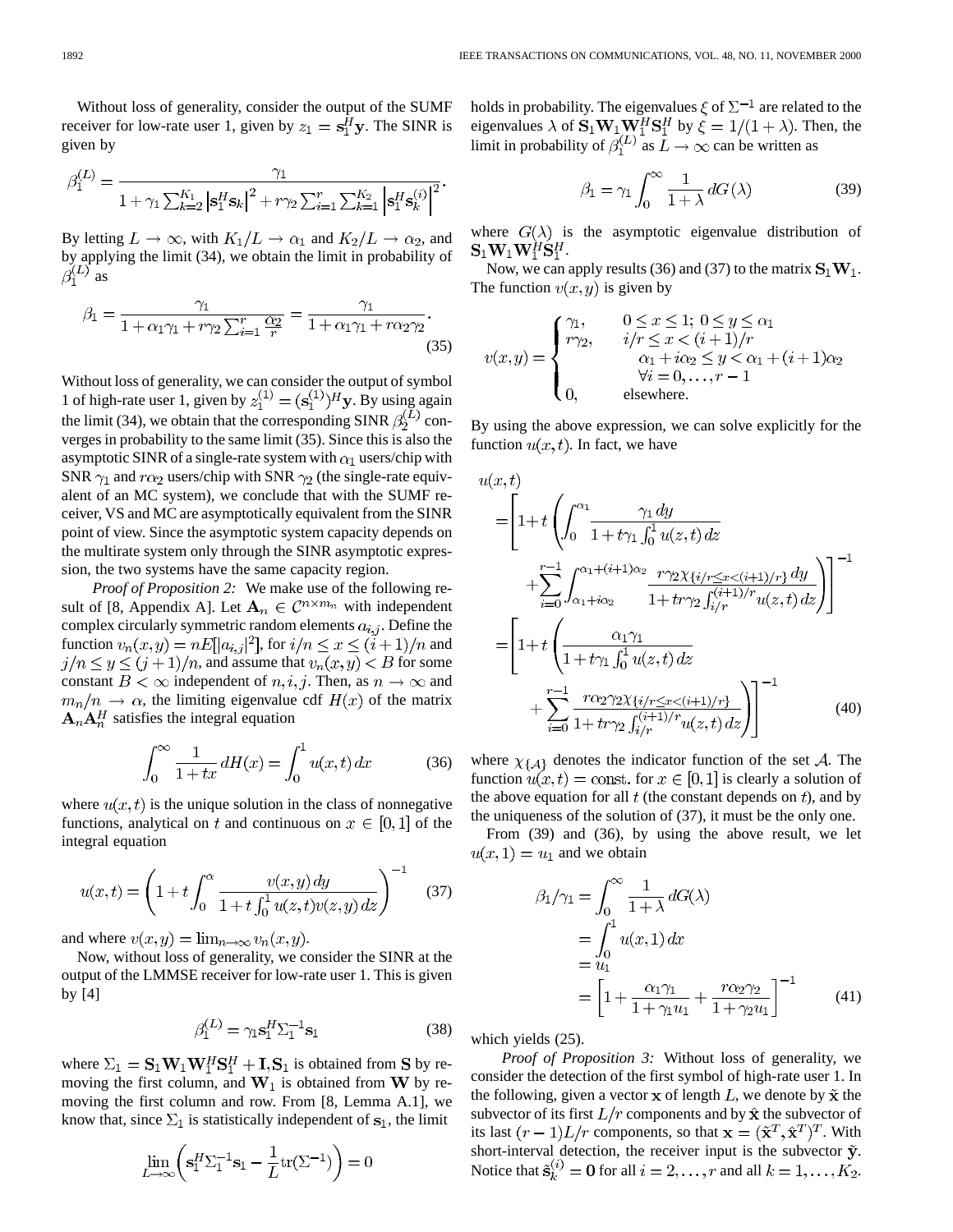Therefore, the SINR at the output of the LMMSE receiver is given by  $\beta_2^{(L)} = r \gamma_2(\tilde{\mathbf{s}}_1^{(1)})^H \tilde{\Sigma}_1^{-1} \tilde{\mathbf{s}}_1^{(1)}$ , where

$$
\tilde{\Sigma}_1 = \gamma_1 \sum_{k=1}^{K_1} \tilde{\mathbf{s}}_k \tilde{\mathbf{s}}_k^H + r \gamma_2 \sum_{k=2}^{K_2} \tilde{\mathbf{s}}_k^{(1)} \left( \tilde{\mathbf{s}}_k^{(1)} \right)^H + \mathbf{I}
$$

Now,  $\beta_2^{(L)}$  can be interpreted as the SINR of an equivalent system with spreading gain  $L/r$ , with  $K_1$  users having SNR  $\gamma_1/r$  and with  $K_2$  users having SNR  $\gamma_2$ . The fraction of users per chip are given by  $K_1/(L/r) = r\alpha_1$  and by , respectively. Since the elements of all sequences contributing to  $\beta_2^{(L)}$  are i.i.d., we can apply directly the result of [[4\]](#page-13-0) and write the limiting SINR as

$$
\beta_2 = \frac{\gamma_2}{1 + r\alpha_1 \frac{(\gamma_1/r)\gamma_2}{\gamma_2 + (\gamma_1/r)\beta_2} + r\alpha_2 \frac{\gamma_2}{1 + \beta_2}} = \frac{\frac{\gamma_2}{\gamma_2}}{1 + \alpha_1 \frac{\gamma_1 \gamma_2}{\gamma_2 + \gamma_1 \beta_2/r} + r\alpha_2 \frac{\gamma_2}{1 + \beta_2}}.
$$
\n(42)

*Proof of Proposition 4:* We use the same notation as in the previous proof, but now we consider the detection of the first symbol of high-rate user 1 over the long interval (i.e., by using the whole vector y as observation). The SINR at the output of the LMMSE receiver is given by

$$
\beta_2^{(L)} = r\gamma_2 \left(\mathbf{s}_1^{(1)}\right)^H \Sigma_1^{-1} \mathbf{s}_1^{(1)} = r\gamma_2 \left(\tilde{\mathbf{s}}_1^{(1)}\right)^H \mathbf{\Phi}_{1,1} \tilde{\mathbf{s}}_1^{(1)} \quad (43)
$$

where  $\Sigma_1 = \mathbf{S}_1 \mathbf{W}_1 \mathbf{W}_1^H \mathbf{S}_1^H + \mathbf{I}, \mathbf{S}_1$  is obtained from **S** by removing the  $(K_1 + 1)$ th column, and  $W_1$  is obtained from W by removing the  $(K_1 + 1)$ th column and row, and where  $\Phi_{1,1}$ is the upper left  $L/r \times L/r$  submatrix of  $\Sigma_1^{-1}$ . Since  $\Phi_{1,1}$  is statistically independent of  $\tilde{\mathbf{s}}_1^{\setminus 1}$ , from [[8,](#page-13-0) Lemma A.1], we have that the limit

$$
\lim_{L \to \infty} \left( \left( \tilde{\mathbf{s}}_1^{(1)} \right)^H \mathbf{\Phi}_{1,1} \tilde{\mathbf{s}}_1^{(1)} - \frac{1}{r} \frac{1}{(L/r)} \text{tr}(\mathbf{\Phi}_{1,1}) \right) = 0
$$

holds in probability. Then, the limit in probability of  $\beta_2^{(L)}$  as  $L \rightarrow \infty$  can be written as

$$
\beta_2 = \gamma_2 \int_0^\infty \xi \, dG(\xi) \tag{44}
$$

where  $G(\xi)$  is the asymptotic eigenvalue distribution of  $\Phi_{1,1}$ .

We write  $\Sigma_1$  as a 2  $\times$  2 block matrix with blocks  $\Sigma_{1,1}, \Sigma_{1,2}, \Sigma_{1,2}^H$ , and  $\Sigma_{2,2}$ , where  $\Sigma_{1,1}$  is  $L/r \times L/r$ . The submatrices can be written explicitly in terms of the spreading sequences as

$$
\Sigma_{1,1} = \gamma_1 \sum_{k=1}^{K_1} \tilde{\mathbf{s}}_k \tilde{\mathbf{s}}_k^H + r \gamma_2 \sum_{k=2}^{K_2} \tilde{\mathbf{s}}_k^{(1)} \left(\tilde{\mathbf{s}}_k^{(1)}\right)^H + \mathbf{I}
$$
  
\n
$$
\Sigma_{1,2} = \gamma_1 \sum_{k=1}^{K_1} \tilde{\mathbf{s}}_k \hat{\mathbf{s}}_k^H
$$
  
\n
$$
\Sigma_{2,2} = \gamma_1 \sum_{k=1}^{K_1} \hat{\mathbf{s}}_k \hat{\mathbf{s}}_k^H + r \gamma_2 \sum_{i=2}^r \sum_{k=1}^{K_2} \hat{\mathbf{s}}_k^{(i)} \left(\hat{\mathbf{s}}_k^{(i)}\right)^H + \mathbf{I}.
$$
 (45)

From the matrix inversion lemma [[27\]](#page-13-0), we can write

$$
\Phi_{1,1}^{-1} = \Sigma_{1,1} - \Sigma_{1,2} \Sigma_{2,2}^{-1} \Sigma_{1,2}^{H}
$$
\n
$$
= \Sigma_{1,1} - \gamma_1^2 \sum_{k=1}^{K_1} \sum_{\ell=1}^{K_1} (\hat{\mathbf{s}}_k^{H} \Sigma_{2,2}^{-1} \hat{\mathbf{s}}_{\ell}) \tilde{\mathbf{s}}_k \tilde{\mathbf{s}}_{\ell}^{H}
$$
\n
$$
= \gamma_1 \sum_{k=1}^{K_1} \left[ 1 - \gamma_1 \hat{\mathbf{s}}_k^{H} \Sigma_{2,2}^{-1} \hat{\mathbf{s}}_k \right] \tilde{\mathbf{s}}_k \tilde{\mathbf{s}}_k^{H}
$$
\n
$$
+ r \gamma_2 \sum_{k=2}^{K_2} \tilde{\mathbf{s}}_k^{(1)} \left( \tilde{\mathbf{s}}_k^{(1)} \right)^{H} + \mathbf{B}^{(L)} + \mathbf{I} \qquad (46)
$$

where we let

$$
\mathbf{B}^{(L)} = \gamma_1^2 \sum_{k=1}^{K_1} \sum_{\ell \neq k} \left( \hat{\mathbf{s}}_k^H \Sigma_{2,2}^{-1} \hat{\mathbf{s}}_\ell \right) \tilde{\mathbf{s}}_k \tilde{\mathbf{s}}_\ell^H.
$$

By using the same techniques of [\[4](#page-13-0), Appendix B] and the matrix inversion lemma, it is not difficult to show that  $B^{(L)}$  converges in probability to the zero matrix, as  $L \to \infty$ . Now, we notice that the term

$$
\epsilon_k^{(L)} = 1 - \gamma_1 \hat{\mathbf{s}}_k^H \Sigma_{2,2}^{-1} \hat{\mathbf{s}}_k
$$

is just the MSE resulting from LMMSE estimation of symbol the  $a_k$  of the k<sup>th</sup> low-rate user with observation  $\hat{y}$ . We notice also that  $\hat{y}$  can be seen as the output of a virtual multirate system with  $K_1$  low-rate users with spreading gain  $L' = (r-1)L/r, K_2$ high-rate users with spreading gain  $L'' = L/r = L'(r-1)$ and with rate ratio  $r - 1$ . From Proposition 2, we know that the SINR for a low-rate user in such system converges in probability to a constant  $\hat{\beta}$  independent of the particular user. Then,  $\epsilon_k^{(L)}$ converges in probability to the constant  $1/(1+\hat{\beta})$ , as  $L \to \infty$ . We conclude that  $\Phi_{1,1}^{-1}$  is asymptotically equal (in the sense of convergence in probability) to the matrix

$$
\mathbf{Q} = \frac{\gamma_1}{1+\hat{\beta}} \sum_{k=1}^{K_1} \tilde{\mathbf{s}}_k \tilde{\mathbf{s}}_k^H + r\gamma_2 \sum_{k=2}^{K_2} \tilde{\mathbf{s}}_k^{(1)} \left(\tilde{\mathbf{s}}_k^{(1)}\right)^H + \mathbf{I}.
$$
 (47)

The improvement provided by long-interval detection of the high-rate users can be clearly seen from the above formula. Namely, the interfering energy of low-rate users is reduced by the factor  $1/(1+\hat{\beta})$ , i.e., by the MSE resulting from the estimation of low-rate users over the complement interval (where the spreading sequence of the high-rate user symbol is zero), that is ignored in the case of short-interval detection.4

From the fact that  $\Phi_{1,1} \rightarrow \mathbf{Q}^{-1}$ , and by using (44) and (47), we can write

$$
\beta_2 = \gamma_2 \int_0^\infty \frac{1}{1+\lambda} \, dF(\lambda) \tag{48}
$$

where  $F(\lambda)$  is the asymptotic eigenvalue cdf of the matrix

$$
\frac{\gamma_1}{1+\hat{\beta}}\sum_{k=1}^{K_1}\tilde{\mathbf{s}}_k\tilde{\mathbf{s}}_k^H+r\gamma_2\sum_{k=2}^{K_2}\tilde{\mathbf{s}}_k^{(1)}\left(\tilde{\mathbf{s}}_k^{(1)}\right)^H.
$$

Since all sequences appearing in the above expression have i.i.d. entries, by following the same path of [[4,](#page-13-0) Sec. 4], we obtain that  $\beta_2$  must satisfy (27).

<sup>4</sup>In fact, if  $\hat{\beta} = 0$ , **Q** becomes identical to  $\bar{\Sigma}_1$  defined in the proof of Proposition 3 (short-interval detection).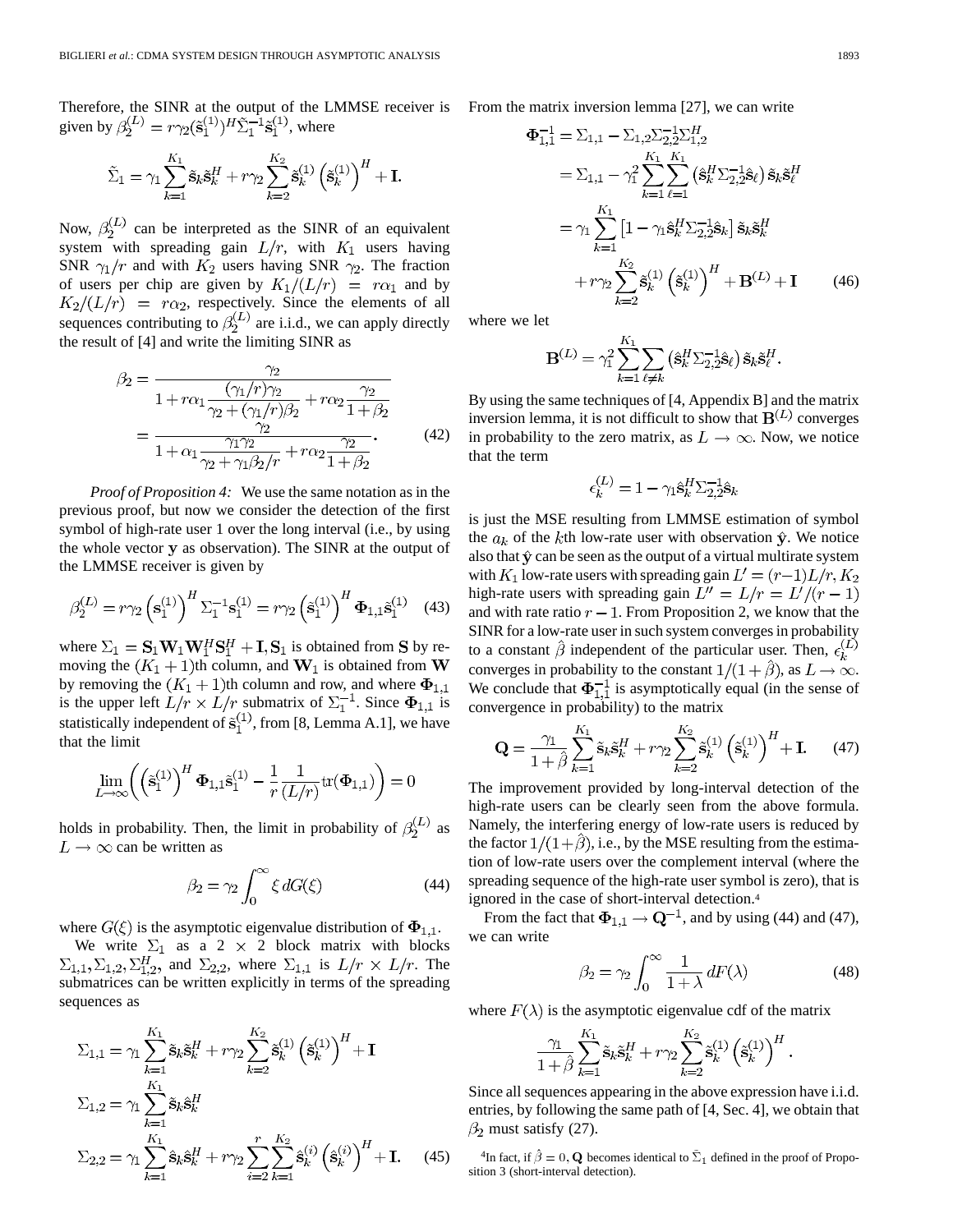In order to complete the proof of Proposition 4, we have to show that  $\hat{\beta}$  must satisfy (28). This is immediately obtained by applying Proposition 2 to the new multirate system with output  $\hat{y}$ . We skip the details for the sake of space limitation.

*Proof of Proposition 5:* Consider the equations

$$
x = \frac{\gamma_1}{1 + \alpha_1 \frac{\gamma_1}{1 + x} + r\alpha_2 \frac{\gamma_1 \gamma_2}{\gamma_1 + \gamma_2 x}}
$$
(49)

$$
x = \frac{\gamma_2}{1 + \alpha_1 \frac{\gamma_1 \gamma_2}{\gamma_2 + \gamma_1 x} + r \alpha_2 \frac{\gamma_2}{1 + x}}
$$
(50)

$$
x = \frac{\gamma_2}{1 + \alpha_1 \frac{\gamma_1 \gamma_2}{\gamma_2 (1 + \hat{\beta}) + \gamma_1 x / r} + r \alpha_2 \frac{\gamma_2}{1 + x}}
$$
(51)

$$
x = \frac{\gamma_2}{1 + \alpha_1 \frac{\gamma_1 \gamma_2}{\gamma_2 + \gamma_1 x/r} + r \alpha_2 \frac{\gamma_2}{1 + x}}
$$
(52)

where  $\beta$  satisfy (28). The (unique nonnegative) solution  $x_1$  of (49) yields the asymptotic SINR  $\beta_1$  for low-rate users in both the MC and the VS systems, while the solutions  $x_2, x_3, x_4$  of (50)–(52) yield the asymptotic SINR  $\beta_2$  for high-rate users in the MC, VS (long-interval detection), and VS (short-interval detection) systems, respectively. Let

$$
y_1 = \sup_{\gamma_1 \le \bar{\gamma}_1, \gamma_2 \le \bar{\gamma}_1} \min\{x_1, x_2\}
$$
  
\n
$$
y_2 = \sup_{\gamma_1 \le \bar{\gamma}_1, \gamma_2 \le \bar{\gamma}_1} \min\{x_1, x_3\}
$$
  
\n
$$
y_3 = \sup_{\gamma_1 \le \bar{\gamma}_1, \gamma_2 \le \bar{\gamma}_1} \min\{x_1, x_4\}
$$
 (53)

for given  $r > 1$  and  $\alpha_1, \alpha_2$ . Since the SINR requirement is the same (i.e.,  $\beta_1 \geq \overline{\beta}_1$  and  $\beta_2 \geq \overline{\beta}_1$ ) for both low-rate and high-rate users, and because of the monotonicity of the interference function with respect to  $\bar{\beta}_1$ , the inclusion relations between the capacity regions of these systems stated in Proposition 5 follow by showing that  $y_1 \ge y_2 \ge y_3$ .

First, we observe that if  $\gamma_1 = \gamma_2$ , then  $x_1 = x_2$ , therefore  $y_1$  is trivially obtained by letting  $\gamma_1 = \gamma_2 = \overline{\gamma}_1$ . Since  $r > 1$ and  $\beta \geq 0$ ,  $x_4 \leq x_3$ , and  $x_4 \leq x_2$  for all  $\gamma_1, \gamma_2$ . It follows that and that  $\mathcal{R}^{\text{VS,long}} \supseteq \mathcal{R}^{\text{VS,short}}$ . It remains to show that  $\mathcal{R}^{\text{MC}} \supseteq \mathcal{R}^{\text{VS,long}}$  (i.e., that  $y_1 \geq y_2$ ). Consider (28) yielding  $\hat{\beta}$ . We substitute  $X = (r/r - 1)\hat{\beta}$  into (28) and we obtain

$$
X = \frac{\gamma_1}{1 + \alpha_1 \frac{\gamma_1}{1 + \frac{r-1}{r}X} + r\alpha_2 \frac{\gamma_1 \gamma_2}{\gamma_1 + \gamma_2 X}}
$$
  
 
$$
\leq \frac{\gamma_1}{1 + \alpha_1 \frac{\gamma_1}{1 + X} + r\alpha_2 \frac{\gamma_1 \gamma_2}{\gamma_1 + \gamma_2 X}}.
$$
 (54)

From (54) and (49), we conclude that  $\hat{\beta} \leq (r - 1/r)x_1$ , for all  $\gamma_1, \gamma_2, \alpha_1, \alpha_2$ , and  $r > 1$ . Let  $x'_3$  be the solution of (51) when we replace  $\hat{\beta}$  by  $(r - 1/r)x_1$ , and let  $y_2' =$  $\sup_{\gamma_1 \leq \bar{\gamma}_1, \gamma_2 \leq \bar{\gamma}_1} \min\{x_1, x_3'\}$ . Since  $x_3' \geq x_3$  (this follows form the fact that  $\hat{\beta} \leq (r - 1/r)x_1$ , as shown before), then  $y'_2 \ge y_2$ . Now, it is not difficult to show that  $y'_2 = y_1$ , and it is obtained for  $\gamma_1 = \gamma_2 = \overline{\gamma}_1$ . This concludes the proof.

# APPENDIX B COMPARISON OF THE CAPACITY REGIONS OF MULTIMODULATION AND MULTICODE WITH THE LMMSE RECEIVER

The capacity regions with the LMMSE receiver are described by inequalities (20) and (24) in the cases of MM and MC, respectively. For a fair comparison, we assume that  $\gamma_2 = r \gamma_1 =$  $rR_1E_b/N_0$ . The analysis of the capacity region is simplified if we observe that

$$
\begin{aligned} \bar{\beta}_2 &= 2^{R_2} - 1 \\ &= 2^{rR_1} - 1 \\ &= [1 + (2^{R_1} - 1)]^r - 1 > r(2^{R_1} - 1) \\ &= r\bar{\beta}_1 \end{aligned}
$$

and hence  $1-\overline{\beta}_2/\overline{\gamma}_2 < 1-\overline{\beta}_1/\overline{\gamma}_1$  for all  $r > 1$ . Inequalities (20) and (24) can be written as in the equation shown at the bottom of the page.

*1) Intersection of the*  $\alpha_1$  *Axis:* It is clear from the above equations that the intersection of the  $\alpha_1$  axis with MM (obtained by setting  $\alpha_2 = 0$  above) is always lower than the corresponding intersection with MC.

*2) Slopes of the Capacity Boundaries:* The (absolute) slope of the MC capacity boundary is always smaller than the slope of the MM capacity boundary, or, equivalently

$$
\frac{\overline{\beta}_2(1+\overline{\beta}_1)}{\overline{\beta}_1(1+\overline{\beta}_2)} < r
$$

This can be shown as follows:

$$
\frac{\bar{\beta}_2(1+\bar{\beta}_1)}{\bar{\beta}_1(1+\bar{\beta}_2)} < r \Leftrightarrow 1 + \frac{1}{\bar{\beta}_1} < r + \frac{r}{\bar{\beta}_2} \\
\Leftrightarrow 1 + \frac{1}{2R_1 - 1} < r + \frac{r}{2rR_1 - 1} \\
\Leftrightarrow 2^{R_1}(2^{rR_1} - 1) < r2^{rR_1}(2^{R_1} - 1) \\
\Leftrightarrow 0 < (r - 1)(2^{rR_1} - 1)(2^{R_1} - 1)
$$

and the last inequality trivially holds.

$$
\begin{cases}\n\alpha_1 + \frac{\overline{\beta}_2(1+\overline{\beta}_1)}{\overline{\beta}_1(1+\overline{\beta}_2)}\alpha_2 \le \frac{1+\overline{\beta}_1}{\overline{\beta}_1} \left(1 - \frac{\overline{\beta}_2}{\overline{\gamma}_2}\right) < \frac{1+\overline{\beta}_1}{\overline{\beta}_1} \left(1 - \frac{\overline{\beta}_1}{\overline{\gamma}_1}\right) \\
\alpha_1 + r\alpha_2 \le \frac{1+\overline{\beta}_1}{\overline{\beta}_1} \left(1 - \frac{\overline{\beta}_1}{\overline{\gamma}_1}\right)\n\end{cases} \tag{MC}
$$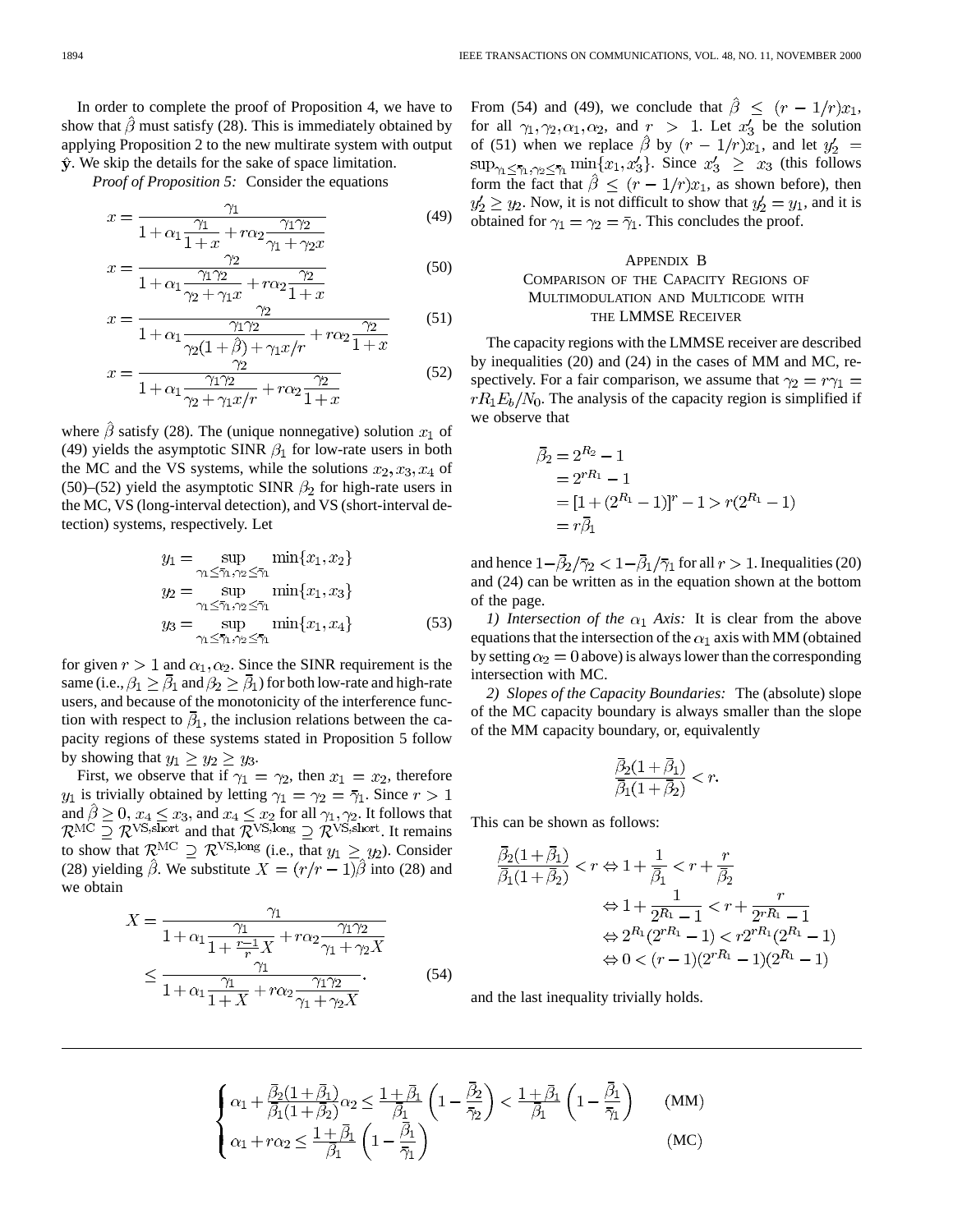<span id="page-13-0"></span>*3) Intersection of the Capacity Boundaries:* The boundaries of the MM and MC capacity regions may intersect since the (absolute) slope of MM is higher than that of MC. Solving the linear equations defining the boundaries, we get

$$
\alpha_1 = \frac{1}{r - \bar{\beta}_2(1 + \bar{\beta}_1)/(\bar{\beta}_1(1 + \bar{\beta}_2))} \times \left[ r \left( 1 - \frac{\bar{\beta}_2}{\bar{\gamma}_2} \right) - \frac{\bar{\beta}_2(1 + \bar{\beta}_1)}{\bar{\beta}_1(1 + \bar{\beta}_2)} \left( 1 - \frac{\bar{\beta}_1}{\bar{\gamma}_1} \right) \right].
$$

The intersection is in the capacity region provided that  $\alpha_1 \geq 0$ , i.e., provided that (32) is satisfied.

#### ACKNOWLEDGMENT

The authors would like to thank Dr. R. De Gaudenzia for technical discussions during the course of the work reported here. The authors would also like to thank the anonymous reviewers for constructive comments that helped to clarify technical points and improve the presentation.

#### **REFERENCES**

- [1] A. J. Grant and P. D. Alexander, "Randomly selected spreading sequences for coded CDMA," in *Proc. 4th Int. Symp. Spread Spectrum Tech. Appl. (ISSSTA'96)*, Mainz, Germany, Sept. 22–25, 1996, pp. 54–57.
- [2] S. Verdú and S. Shamai (Shitz), "Multiuser detection with random spreading and error correction codes: Fundamental limits," in *Proc. 1997 Allerton Conf. Commun., Contr. and Comp.*, Urbana, IL, Sept.–Oct. 1997.
- [3]  $\rightarrow$  "Spectral efficiency of CDMA with random spreading," *IEEE Trans. Inform. Theory*, vol. 45, pp. 622–640, Mar. 1999.
- [4] D. Tse and S. Hanly, "Linear multiuser receivers: Effective interference, effective bandwidth and capacity," *IEEE Trans. Inform. Theory*, vol. 45, pp. 641–657, Mar. 1999.
- [5]  $\overrightarrow{D}$ . Tse and S. V. Hanly, "Network capacity, power control, and effective bandwidth," in *Wireless Communications: Signal Processing Perspectives*. ser. Signal Processing Series, H. V. Poor and G. W. Wornell, Eds. Englewood Cliffs, NJ: Prentice-Hall, 1998.
- [6] V. L. Girko, *Theory of Random Determinants*. New York: Kluwer, 1990.
- [7] S. Verdú, *Multiuser Detection*. Cambridge, U.K.: Cambridge Univ. Press, 1998.
- [8] D. Tse, "Effective interference and effective badwidth of linear multiuser receivers in asynchronous systems," IEEE Trans. Inform. Theory, vol. 46, pp. 1426–1447, July 2000, to be published.
- S. Shamai (Shitz) and S. Verdú, "The effect of frequency-flat fading on the spectral efficiency of CDMA," IEEE Trans. Inform. Theory, submitted for publication.
- [10] J. Evans and D. Tse, "Large system performance of linear multiuser receivers in multipath fading channels," IEEE Trans. Inform. Theory, submitted for publication.
- [11] D. Tse and S. Verdú, "Optimum multiuser asymptotic efficiency of CDMA with random spreading," in *IEEE Information Theory Workshop on Detection, Estimation, Classification and Imaging*, Santa Fe, NM, Feb. 24–26, 1999.
- [12] E. Tiedemann, Y.-C. Jou, and J. Odenwaalder, "The evolution of IS-95 to a third generation system and to the IMT-2000 era," in *Proc. ACTS Summit*, Aalborg, Denmark, Oct. 1997, pp. 924–929.
- [13] E. Dahlman, B. Gudmundson, M. Nilsson, and J. Sköld, "UMTS/IMT-2000 based on wideband CDMA," *IEEE Commun. Mag.*, vol. 36, pp. 70–81, Sept. 1998.
- [14] "Robust Modulation and Coding for Personal Communication Systems," Eur. Space Agency, Final Rep., Contract 12 497/NL/97/NB.
- [15] G. Caire, R. De Gaudenzi, G. Gallinaro, R. Lyons, M. Luglio, M. Ruggieri, A. Vernucci, and H. Widmer, "ESA satellite wideband CDMA radio transmission technology for the IMT-2000/UMTS satellite component: Features & performance," in *GLOBECOM'99*, Rio de Janeiro, Brazil, Dec. 5–7, 1999.
- [16] J. Chen and U. Mitra, "MMSE Receivers for dual-rate synchronous DS/CDMA systems: Random signature sequence analysis," in *Proc. IEEE GLOBECOM'97, Communication Theory Mini-Conf.*, Phoenix, AZ, Nov. 1997.
- [17] T. Ottosson, "Coding, Modulation and Multiuser Decoding for DS-CDMA Systems," Ph.D. dissertation, Chalmers Univ. Technol., Sweden, 1997.
- [18] F. Adachi, K. Ohno, A. Higashi, T. Dohi, and Y. Okumura, "Coherent multicode DS-CDMA mobile radio access," *IEICE Trans. Commun.*, vol. E79-B, no. 9, pp. 1316–1325, Sept. 1996.
- [19] F. Adachi, M. Sawahashi, and K. Okawa, "Spreading codes with different lengths for forward link of DS-CDMA mobile radio," *Electron. Lett.*, vol. 33, pp. 27–28, Jan. 2nd, 1997.
- [20] J. Proakis, *Digital Communications*, 3rd ed. New York: McGraw-Hill, 1995.
- [21] P. Frenger, P. Orten, and T. Ottosson, "Code-spread CDMA using maximum free distance low-rate convolutional codes," IEEE Trans. Commun., vol. 48, pp. 135–144, Jan. 2000, to be published.
- [22] S. Miller, M. Honig, and L. Milstein, "Performance analysis of MMSE receivers for DS-CDMA in frequency selective fading channels," IEEE Trans. Commun., submitted for publication.
- [23] R. Yates, "A framework of uplink power control in cellular radio systems," *IEEE J. Select. Areas Commun.*, vol. 13, pp. 1341–1347, Sept. 1995.
- [24] T. Cover and J. Thomas, *Elements of Information Theory*. New York: Wiley, 1991.
- [25] M. Varanasi and T. Guess, "Optimum decision feedback multiuser equalization with successive decoding achieves the total capacity of the Gaussian multiple-access channel," in *35th Asilomar Conf. Signals, Systems, Computers*, Pacific Groove, CA, Nov. 2–5, 1997.
- [26] X. Wang and V. Poor, "Iterative (Turbo) soft interference cancellation and decoding for coded CDMA," *IEEE Trans. Commun.*, vol. 47, pp. 1046–1061, July 1999.
- [27] R. Horn and C. Johnson, *Matrix Analysis*. Cambridge, U.K.: Cambridge Univ. Press, 1985.



**Ezio Biglieri** (M'73–SM'82–F'89) was born in Aosta, Italy. He studied electrical engineering at Politecnico di Torino, Torino, Italy, where he received the Dr. Engr. degree in 1967.

From 1968 to 1975, he was with the Istituto di Elettronica e Telecomunicazioni, Politecnico di Torino, first as a Research Engineer, then as an Associate Professor (jointly with Istituto Matematico). In 1975, he was appointed Professor of Electrical Engineering at the University of Napoli, Italy. In 1977, he returned to Politecnico di Torino as a Professor in the Depart-

ment of Electrical Engineering. From 1987 to 1989, he was a Professor of Electrical Engineering at the University of California at Los Angeles (UCLA). Since 1990, he has been again a Professor with Politecnico di Torino. He has held visiting positions with the Department of System Science, UCLA, the Mathematical Research Center, Bell Laboratories, Murray Hill, NJ, Bell Laboratories, Holmdel, NJ, the Department of Electrical Engineering, UCLA, the Telecommunication Department of L'Ecole Nationale Supérieure des Télécommunications, Paris, France, the University of Sydney, Australia, the Yokohama National University, Japan, and the Electrical Engineering Department of Princeton University, Princeton, NJ. He has edited three books and co-authored five, among which the most recent is *Principles of Digital Transmission with Wireless Applications* (New York: Kluwer/Plenum, 1999).

In 1988, 1992, and 1996, Dr. Biglieri was elected to the Board of Governors of the IEEE Information Theory Society, in which he served as President in 1999. From 1988 to 1991, he was an Editor for IEEE TRANSACTIONS ON COMMUNICATIONS, and from 1991 to 1994, an Associate Editor for IEEE TRANSACTIONS ON INFORMATION THEORY. Since 1997, he has been an Editor for IEEE COMMUNICATIONS LETTERS, and the Editor-in-Chief of the *European Transactions on Telecommunications*, and since 1998, a Division Editor of the *Journal on Communications and Networks*. In 2000, he received the IEEE Third Millennium Medal and the IEEE Donald G. Fink Prize Paper Award.